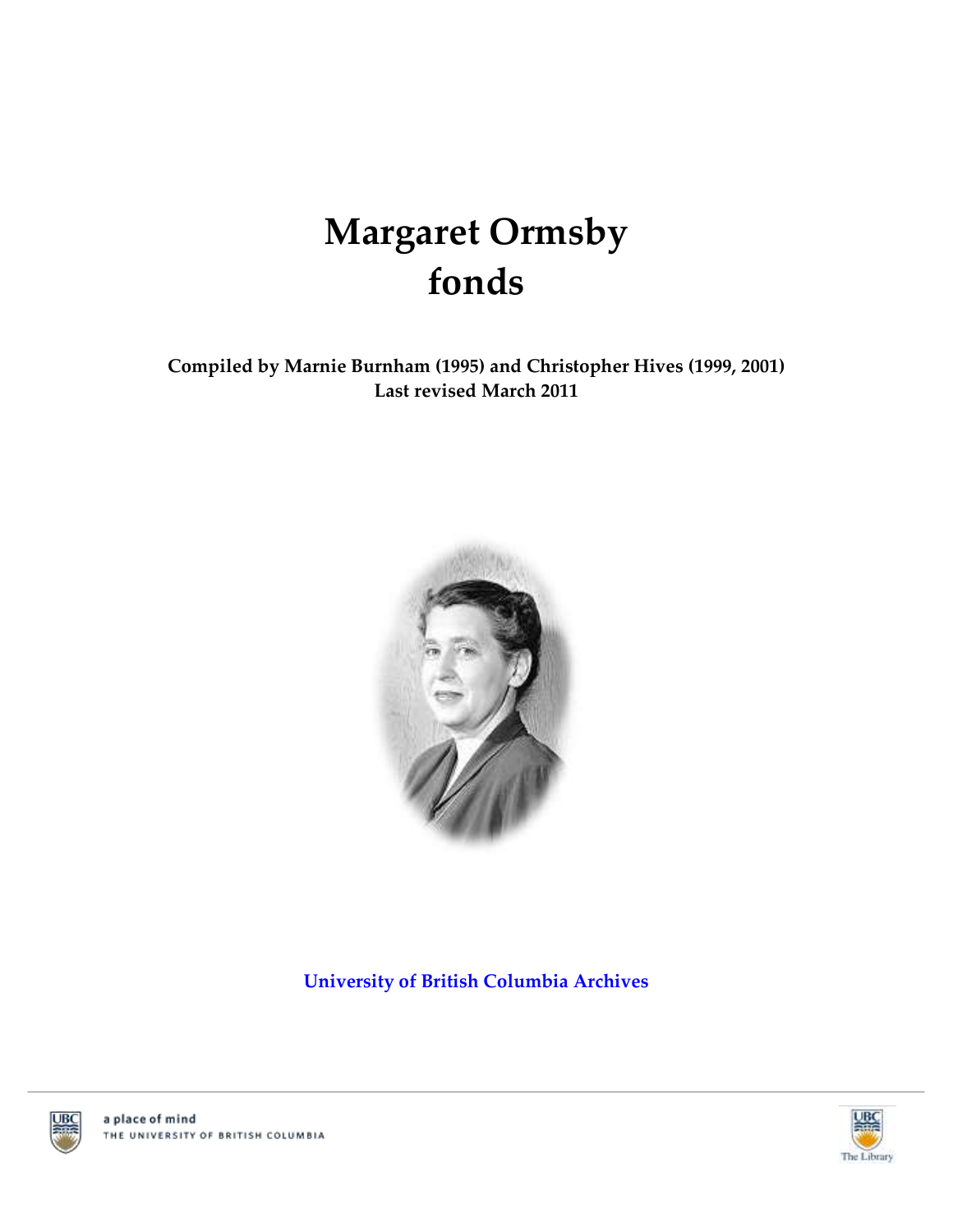# **Table of Contents**

#### **[Fonds Description](#page-2-0)**

- o [Title / Dates of Creation / Physical Description](#page-2-1)
- o [Biographical Sketch](#page-2-2)
- o [Scope and Content](#page-2-3)
- o [Notes](#page-2-4)

#### **[Series Descriptions](#page-4-0)**

- o [Historical Sites and Monuments Board of Canada series. -](#page-4-1) 1957-1967.
- o [Correspondence series. -](#page-4-2) 1927-1995.
- o [Teaching Material series. -](#page-4-3) 1964-1978.
- o [Drafts and Essays series. -](#page-4-4) 1938-1992.
- o [Research Materials series. -](#page-4-5) 1937-1994.
- o [Miscellaneous Biographical Information series. -](#page-5-0) 1930-1996.
- o [Photograph series. -](#page-5-1) 1914-1996.
- **[File List](#page-6-0)**
- **[Catalogue entry](http://resolve.library.ubc.ca/cgi-bin/catsearch?title=Margaret%2BOrmsby%2Bfonds)** (UBC Library catalogue)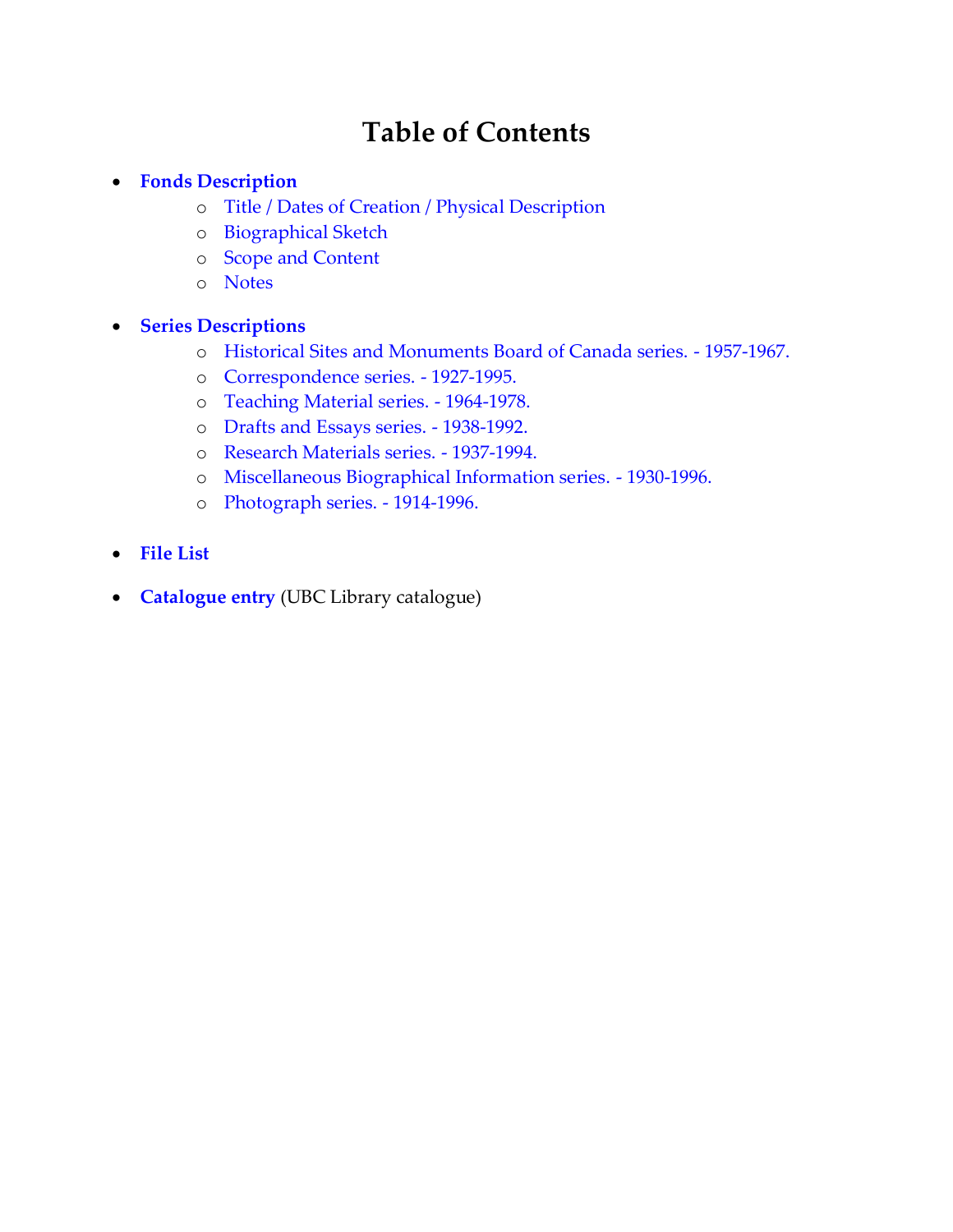# **Fonds Description**

<span id="page-2-1"></span><span id="page-2-0"></span>**Margaret Ormsby fonds.** – 1839-1996. 4.92 m of textual records. 319 photographs.

# <span id="page-2-2"></span>**Biographical Sketch**

Margaret Anchoretta Ormsby was born in 1909 in Quesnel but spent most of her childhood in the Okanagan Valley. In 1925, she enroled at UBC earning a B.A. (1929) and M.A. (1931) in History. Ormsby began her Ph.D. at Bryn Mawr in 1931, interrupting her studies between 1934 and 1936 to work as a teaching assistant in the Department on History at UBC. After completing her Ph.D. in 1936, she taught in the United States for three years. In 1940, Ormsby became a lecturer in the History Department of McMaster University. She returned to UBC to teach in 1943, becoming a professor in 1955 and the Head of the History Department in 1965. She held the position of head until her retirement from the University in 1974. During the 1970's, Ormsby taught courses at the University of Toronto as well as at the University of Western Ontario. Between 1960 and 1967, she chaired the Historical Sites and Monuments Board of Canada. Ormsby made several literary contributions to the field of Canadian history including *British Columbia: A History* (1958) commemorating the centennial of the designation of B.C. as a crown colony, *A Pioneer Gentle Woman in British Columbia: the Recollections of Susan Allison* (1976), and *Coldstream - Nulli Secundus* (1990) as well as numerous entries to journals and encyclopedias. She received honourary doctorates from each of the major universities in B.C., as well as the Insignia of the Order of British Columbia. Margaret Ormsby died in 1996.

### <span id="page-2-3"></span>**Scope and Content**

The fonds consists of correspondence, drafts, essays, lecture notes, course outlines, clippings and research materials created and collected by Ormsby in her diverse roles as student, professor, researcher and author. Also included are records generated between 1957 and 1967 by the Historic Sites and Monuments Board of Canada.

### <span id="page-2-4"></span>**Notes**

File list available.

Researchers will also find additional information about Ormsby in the [Margaret](http://www.library.ubc.ca/archives/u_arch/mags.pdf)  [Ormsby Oral History Project fonds](http://www.library.ubc.ca/archives/u_arch/mags.pdf) in the University of British Columbia Archives.

The Greater Vernon Museum and Archives also includes a Margaret [Ormsby fonds.](http://www.memorybc.ca/dr-margaret-ormsby-fonds;rad)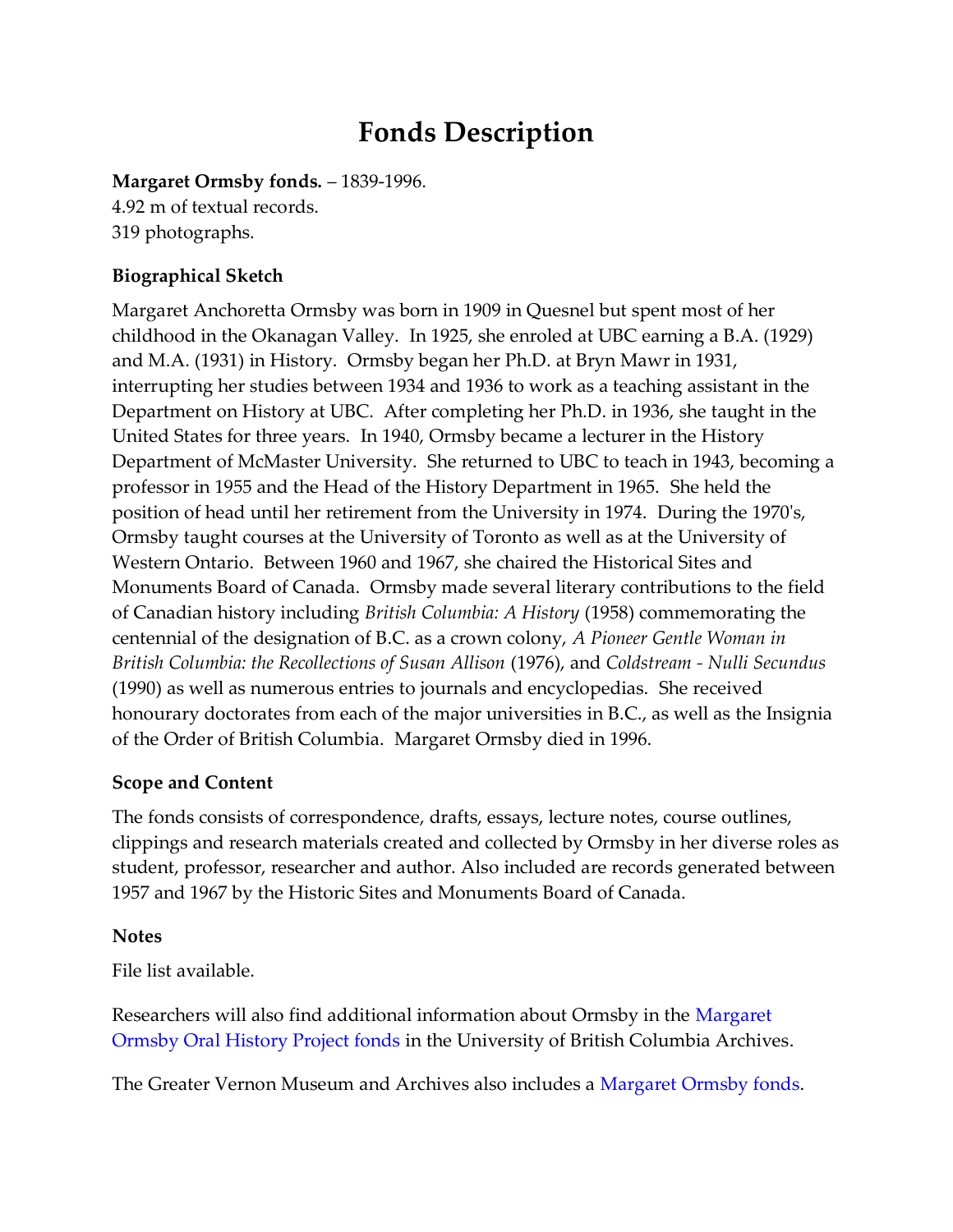Other records relating to the Historic Sites and Monuments Board of Canada can be found in the fonds of [Margaret Prang,](http://www.library.ubc.ca/archives/u_arch/prang.pdf) [Charles Humphries,](http://www.library.ubc.ca/archives/u_arch/humphri.pdf) and [Walter Noble Sage.](http://www.library.ubc.ca/archives/u_arch/sage.pdf)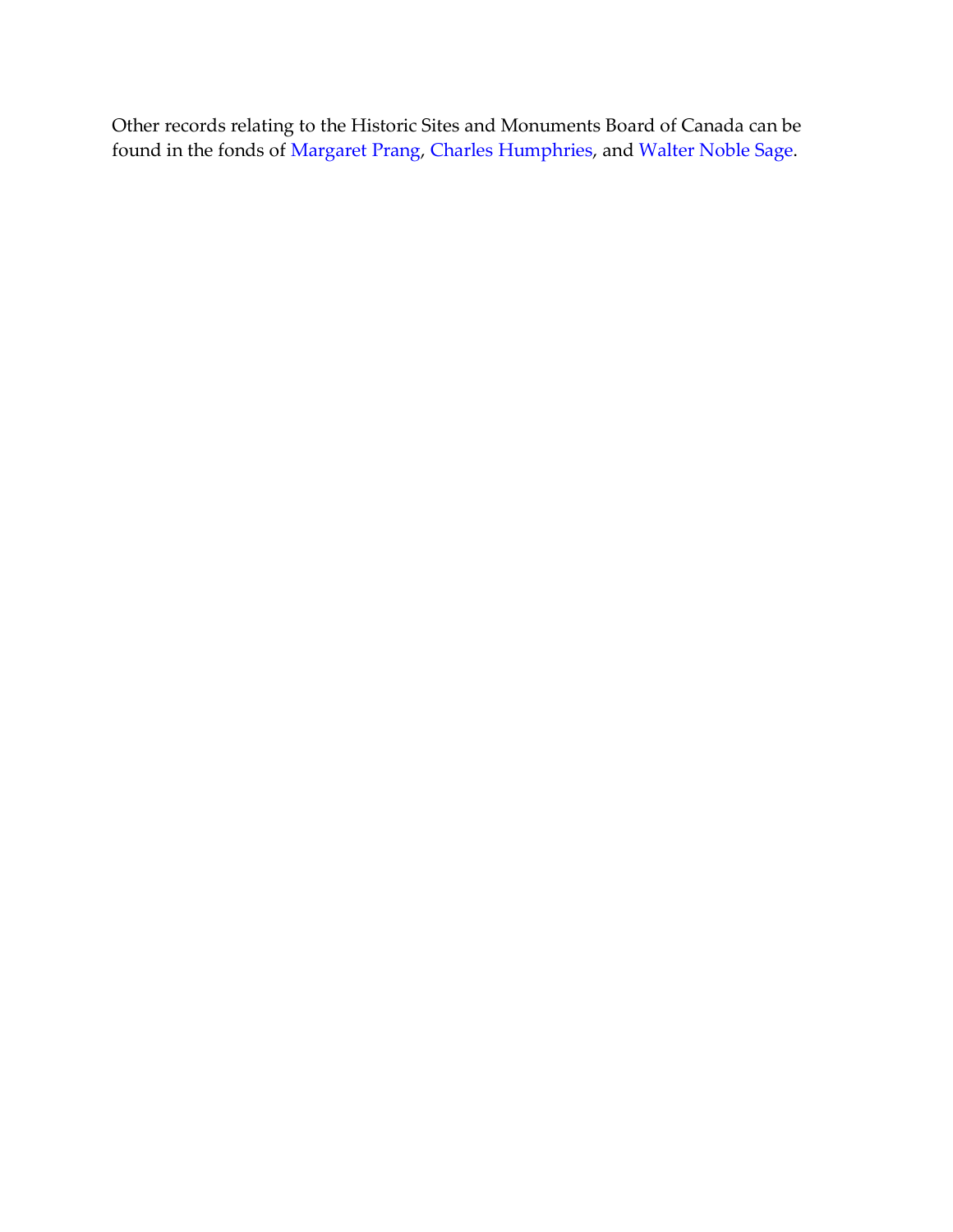# **Series Descriptions**

<span id="page-4-1"></span><span id="page-4-0"></span>**[Historical Sites and Monuments Board of Canada series.](#page-6-1)** – 1957-1967. 80 cm of textual records.

Series consists of minutes, agendas, reports and correspondence generated by the Historic Sites and Monuments Board of Canada.

<span id="page-4-2"></span>**[Correspondence series.](#page-7-0)** – 1927-1995. 69cm of textual records.

Series consists of incoming and outgoing correspondence created in the course of Ormsby's communications with her mother Margaret, other family members, colleagues, students, publishers, government officials and archival institutions. The series includes several hundred incoming letters to Margaret from her mother. Because Margaret and her mother corresponded very frequently the correspondence provides a great deal of information about life in Vernon and the Okanagan as well as things happening at the University of British Columbia. Unfortunately, the bulk of the incoming correspondence is not dated and this made the arrangement of the letters very difficult.

<span id="page-4-3"></span>**[Teaching Material series.](#page-8-0)** – 1964-1978.

26 cm of textual records.

Series consists of lecture notes, course outlines, biographical sketches, assignments and related correspondence created by Ormsby as a professor and sessional lecturer at UBC, the University of Toronto and the University of Western Ontario.

<span id="page-4-4"></span>**[Drafts and Essays series.](#page-8-1)** – 1938-1992. 34 cm of textual records.

Series consists of offprints, essays, articles, and book reviews written by Ormsby for a variety of publications including historical journals and encyclopedias. Also included are copies of addresses given by Ormsby as well as drafts of chapters of her books.

<span id="page-4-5"></span>**[Research Materials series.](#page-10-0)** – 1937-1994. 2.85 m of textual materials.

Series consists of clippings, copies of essays by student and colleagues, photocopies of archival documents, published bibliographies, and lists of completed thesis topics. Also included are notes and transcriptions of documents in the holdings of the B.C. Provincial Archives and Records Service made by Ormsby during the writing of *British Columbia: A History* in 1957. Some related correspondence is included within the files in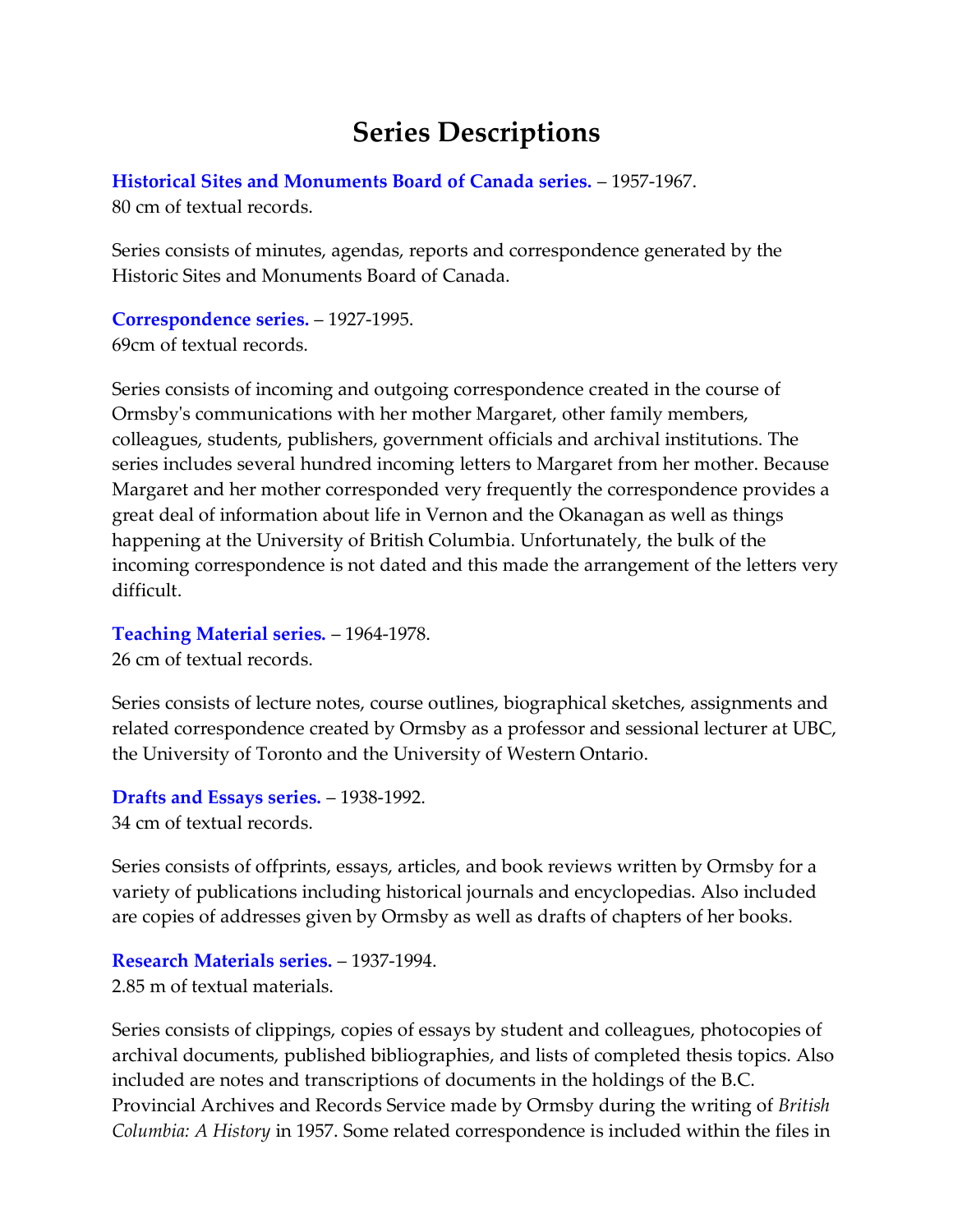this series. The series is organized into four subseries: Clipping, Collected Essays and Resources, Copies of Archival Materials and Notes from BCARS - B.C.: A History.

<span id="page-5-0"></span>**[Miscellaneous Biographical Information series.](#page-36-0)** – 1930-1996. 10 cm. of textual records.

Series consists of a transcript of Ormsby's UBC Grades (1930), clippings about her career, printed material documenting various awards she received, clippings she collected and, finally, material generated following her death and added to fonds by her sister Catherine Marcellus in 1999.

<span id="page-5-1"></span>**[Photograph series.](#page-36-1)** – 1914-1996. 360 photographs.

Series consists of approximately 349 photographs. Almost 300 appear in an album which was created with photographs taken during a school trip to Europe from San Francisco in 1938. Many of the remaining photographs show Margaret Ormsby from childhood through her years at UBC, as well as her family and friends. There are also a few photographs of Ormsby later in life.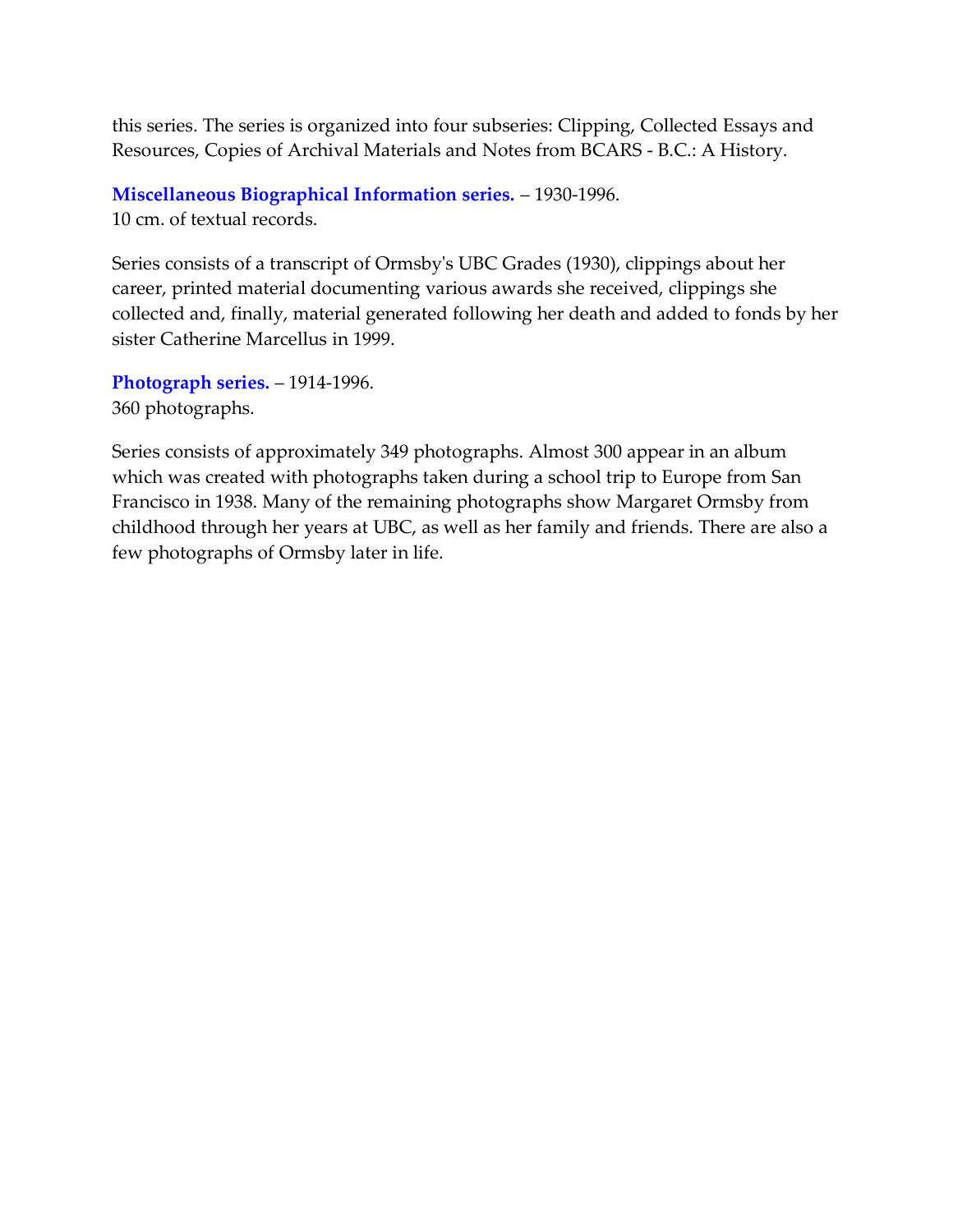# **File List**

# <span id="page-6-0"></span>BOX 1

### <span id="page-6-1"></span>HISTORIC SITES AND MONUMENTS BOARD OF CANADA

- 1-1 HSMBC Agenda Papers (1960)
- 1-2 HSMBC Agenda Papers (1961)
- 1-3 HSMBC Agenda Papers (1962)
- 1-4 HSMBC Agenda Papers (1963)
- 1-5 HSMBC Agenda Papers (1964)
- 1-6 HSMBC Agenda Papers (1965)
- 1-7 HSMBC Agenda Papers (1966)
- 1-8 HSMBC Agenda Papers (1966)
- 1-9 HSMBC Agenda Papers (1966)
- 1-10 HSMBC Agenda Papers (1967)
- 1-11 HSMBC Agenda Papers (1967)
- 1-12 HSMBC Agenda Papers (1967)

#### BOX 2

- 2-1 Correspondence RE: Historic Sites and Monuments Board of Canada (1957- 1960)
- 2-2 HSMBC Minutes, Agendas, etc. (1959)
- 2-3 HSMBC Minutes, Agendas, etc. (1959-1960)
- 2-4 HSMBC Minutes (1962, 1967)
- 2-5 HSMBC Agendas (1961-1964)
- 2-6 HSMBC Agendas (1966-1967)
- 2-7 "The Ukaranian Canadian" (April 1958)
- 2-8 Bureau of Economic Statistics Report- Chilliwack and District, East and West Kootenays (1960, 1963)
- 2-9 Jewish Western Bulletins (1957-1958)
- 2-10 Reports RE: Newfoundland (1970-1972)
- 2-11 Reports RE: Newfoundland (1970-1972)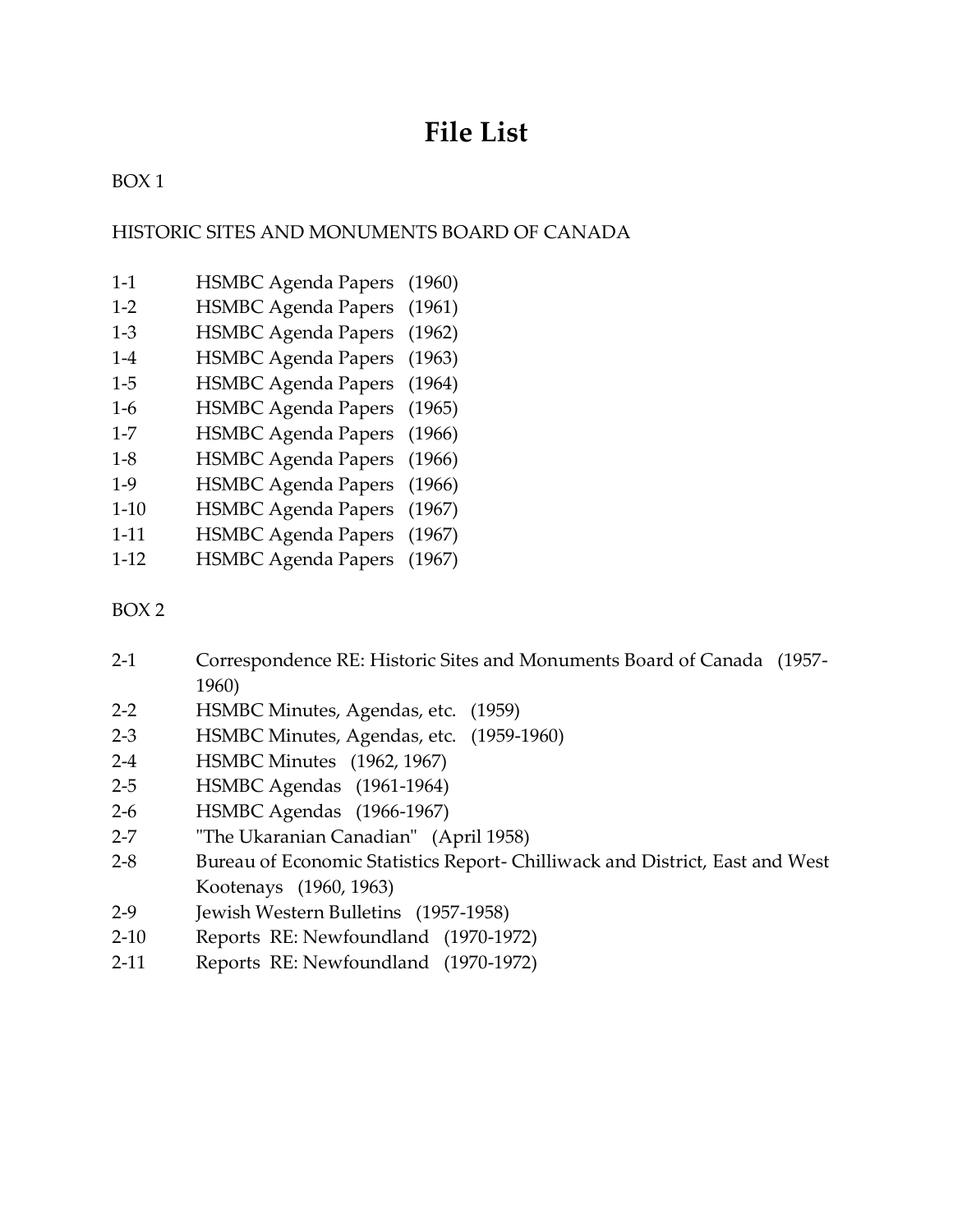#### <span id="page-7-0"></span>**CORRESPONDENCE**

- 3-1 Alberta Headship (1963)
- 3-2 American State and Local History (1961)
- 3-3 B.C.: A History (1956-1959)
- 3-4 B.C. History (1951-1961)
- 3-5 B.C. History Studies (1971)
- 3-6 B.C. Electric Papers (1961)
- 3-7 Bryn Mawr College (1931-1942)
- 3-8 [Correspondence] (1964-1969)
- 3-9 Canada Council (1962-1970)
- 3-10 Champlain Society (1962-1968)
- 3-11 1968-69 [Clippings and Correspondence]
- 3-12 Comments on British Columbia: A History (1958-1976)
- 3-13 Correspondence (1974-1980)
- 3-14 [Correspondence with the Public Archives of Canada] (1957-1967)
- 3-15 Freeman of Vernon, Headship Manitoba LLD (1958-1965, 1990)
- 3-16 John Gray (1959-1963)
- 3-17 **J.M. Gray** (1961-1977)
- 3-18 Headship (1964-1965)
- 3-19 History Department Correspondence (1927, 1961)
- 3-20 Honours Manitoba Congratulations (1964)
- 3-21 Hudson's Bay Company (1963-1968)
- 3-22 Hudson's Bay Record Society (1977-1981)
- 3-23 D.G.G. Kerr (1959-1962)
- 3-24 Notre Dame (1968)
- 3-25 Macmillan (1954-1971)
- 3-26 Macmillan (1961-1975)
- 3-27 Miscellaneous Correspondence (1950-1987)
- 3-28 [Miscellaneous Correspondence] (1958-1983)

# BOX 4

- 4-1 Order of British Columbia (1990-1994)
- 4-2 Pacific Northwest Quarterly (1965-1968)
- 4-3 Pensions (1967-1968)
- 4-4 A Pioneer Gentlewoman (1973-1978)
- 4-5 Dr. M.E. Prang (1963-1969)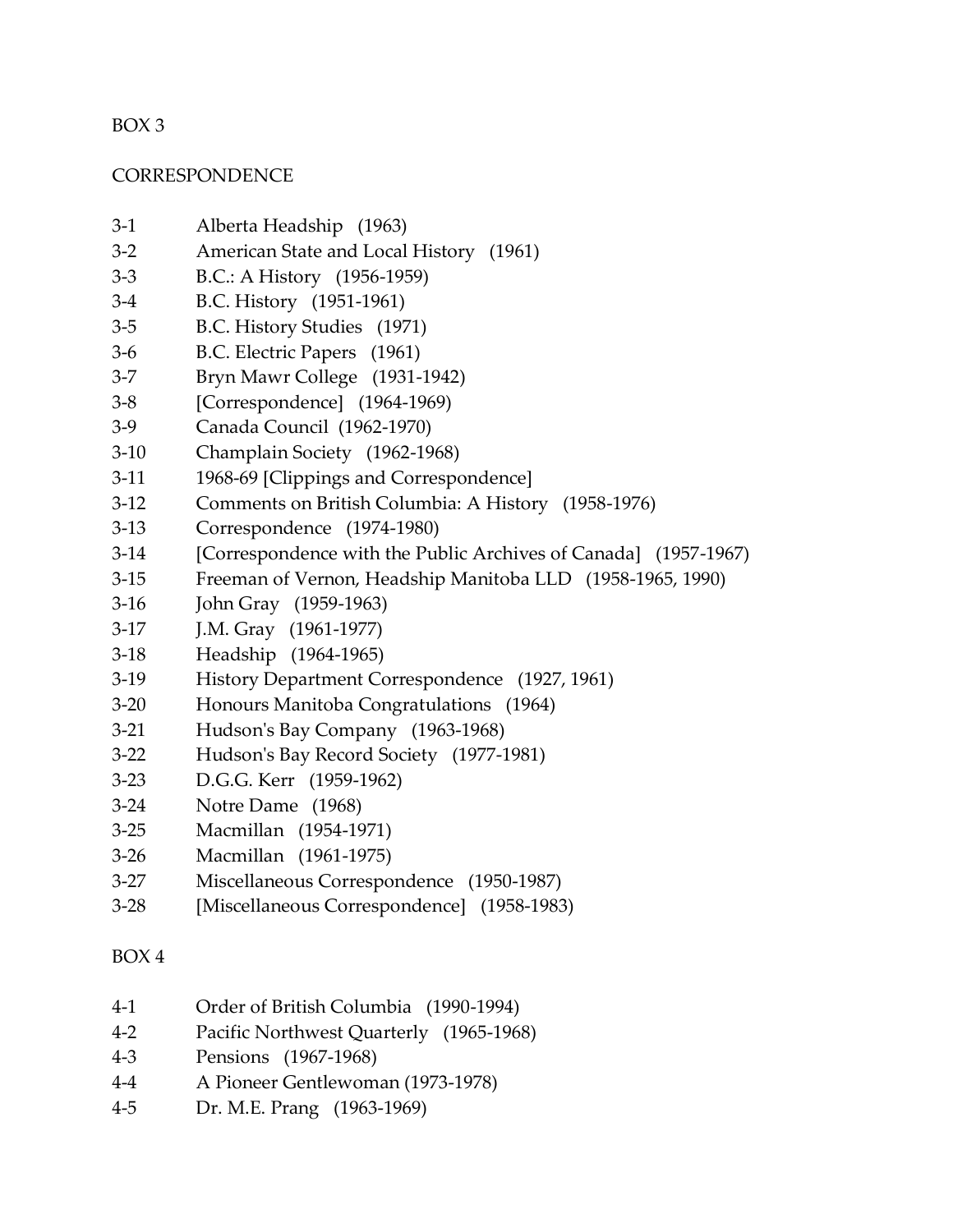- 4-6 Public Record Office: British Museum, Somerset House (1969)
- 4-7 Royal Society (1965-1972)
- 4-8 Royal Society (1967-1968)
- 4-9 S.F.U. (1985-1987)
- 4-10 UBC DLitt (1974)
- 4-11 UBC Press (1985-1987)
- 4-12 U.N.B.C. (1995)
- 4-13 University Press Correspondence (1972)
- 4-14 University of Manitoba (1964-1965)
- 4-15 University of Victoria (1976)
- 4-16 Vancouver Historical Society (1970)
- 4-17 Wellings Mint Correspondence (1971-1972)
- 4-18 [Yukon Order of Pioneers] (1969)

[\(continued\)](#page-34-0)

# <span id="page-8-0"></span>TEACHING MATERIALS

- 4-19 [Class Notes and Correspondence] (1975-1977)
- 4-20 Grad History Seminar SSH 2068 (1978)
- 4-21 History 100 (1967)
- 4-22 History 140 (1964-1975)
- 4-23 History 304 (n.d.)
- 4-24 History 358 (1977-1978)
- 4-25 History 426 (1964-1965)

# BOX 5

| $5-1$   | History 426 (1966-1975)                         |  |
|---------|-------------------------------------------------|--|
| $5-2$   | History 433 (1950-1951)                         |  |
| $5 - 3$ | University of Toronto - Spring 1978 (1977-1978) |  |

### [\(continued\)](#page-38-0)

### <span id="page-8-1"></span>DRAFTS AND ESSAYS

- 5-4 Addresses (1952)
- 5-5 Articles MAO (1955-1964)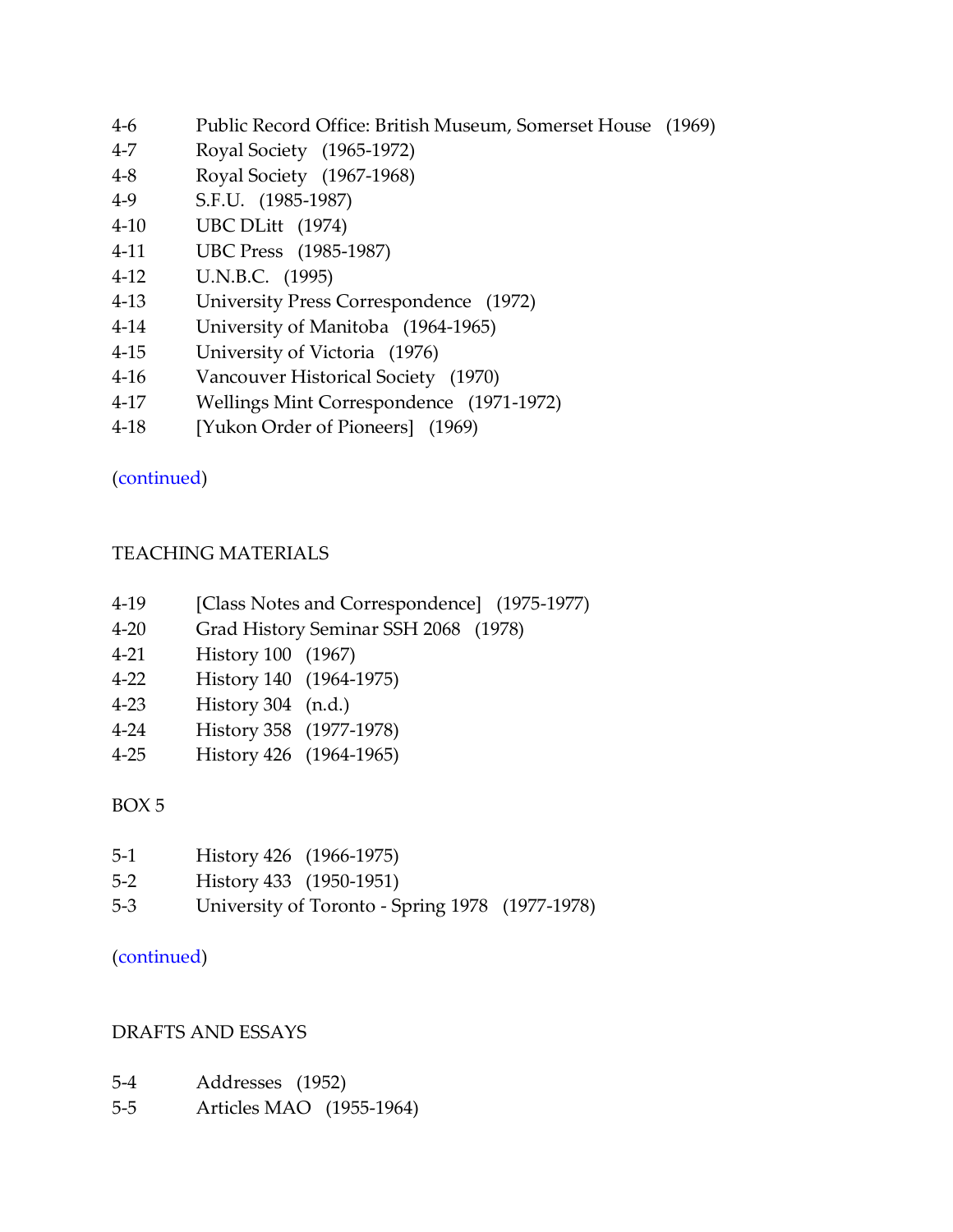- 5-6 B.C.: A History, Rev. Ed. (1956-1970)
- 5-7 Cooper, James DCB (n.d.)
- 5-8 DCB [Dictionary of Canadian Biography Submissions] (n.d.)
- 5-9 DCB (1974)
- 5-10 [Draft: B.C.: A History Chp.1] (1957?)
- 5-11 [Draft: B.C.: A History Chp.2] (1957?)
- 5-12 [Draft: B.C.: A History Chp.3] (1957?)
- 5-13 [Draft: B.C.: A History Chp.4] (1957?)
- 5-14 [Draft: B.C.: A History Chp.5] (1957?)
- 5-15 [Draft: B.C.: A History Chp.6] (1957?)
- 5-16 [Draft: B.C.: A History Chp.7] (1957?)
- 5-17 [Draft: B.C.: A History Chp.8] (1957?)
- 5-18 [Draft: B.C.: A History Chp.9] (1957?)
- 5-19 [Draft: B.C.: A History Chp.10] (1957?)
- 5-20 [Draft: B.C.: A History Chp.11] (1957?)
- 5-21 [Draft: B.C.: A History Chp.12] (1957?)

- 6-1 [Draft: B.C.: A History Chp.13] (1957?)
- 6-2 [Draft: B.C.: A History Chp.14] (1957?)
- 6-3 [Draft: B.C.: A History Chp.15] (1957?)
- 6-4 [Draft: B.C.: A History Epilogue] (1957?)
- 6-5 [Draft: B.C.: A History End Notes] (1957?)
- 6-6 [Draft: Cold Stream: Nulli Secundus] (n.d.)
- 6-7 Fort Victoria (n.d.)
- 6-8 Introduction to Fort Victoria Letters (n.d.)
- 6-9 [Manuscript Chp.1-5] (n.d.)
- 6-10 M.A.O. Book Reviews (1958-1965)
- 6-11 M.A.O. Offprints (1939-1966)
- 6-12 Neglected Aspects (1956)
- 6-13 [Notes and Essays] (1948)
- 6-14 [Ormsby Articles] (1939-1985)
- 6-15 Royal B.C. Museum: Newcombe (1990-1992)

### [\(continued\)](#page-38-1)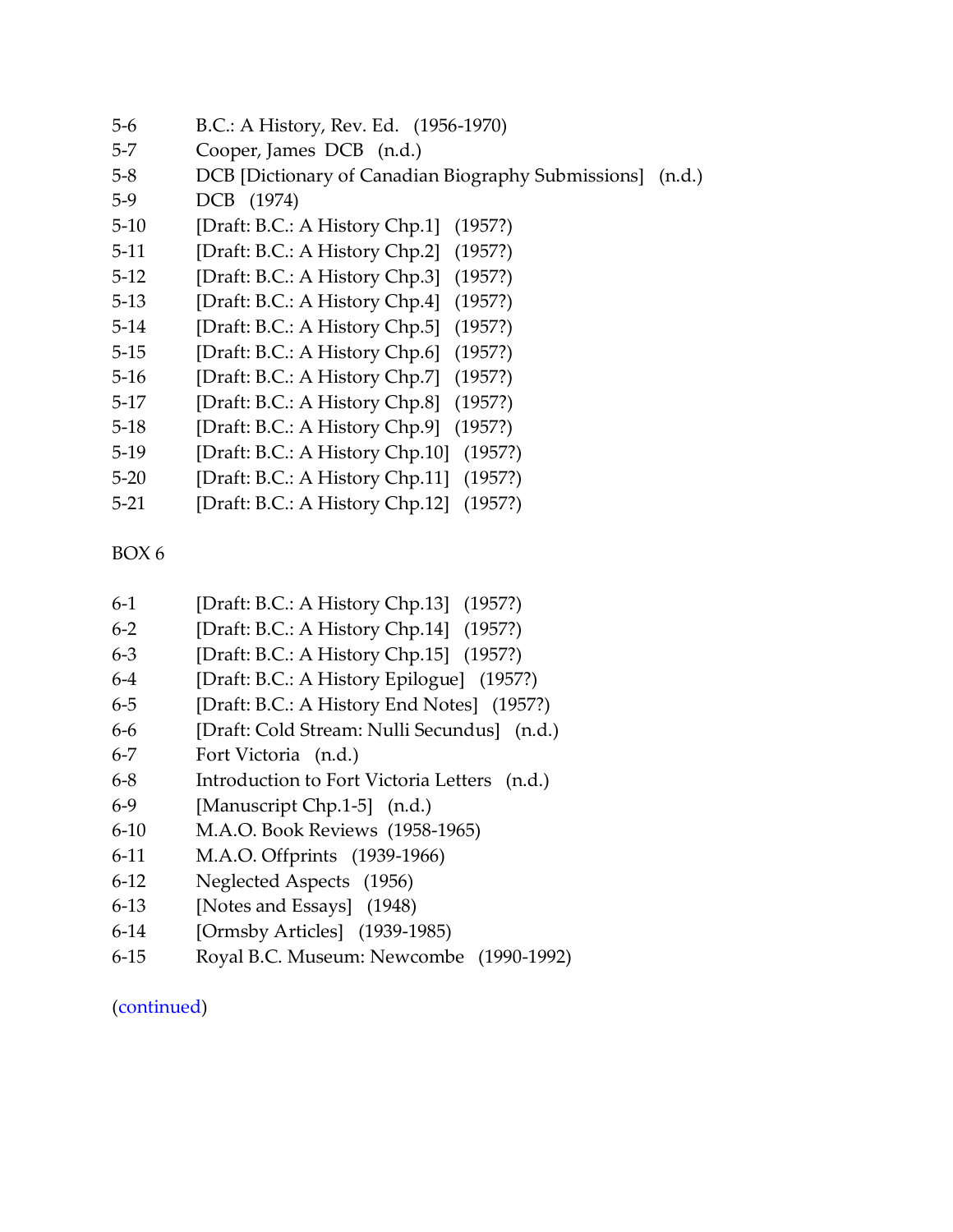# <span id="page-10-0"></span>RESEARCH MATERIALS - Clippings

- 6-16 B.C. Books (1971-1973)
- 6-17 B.C. Politics Bennett (1966-1968)
- 6-18 Biography (1956-1958)
- 6-19 Buildings (1956-1957)
- 6-20 Canadian Politics (1959-1968)
- 6-21 Canadian West (1962-1968)
- 6-22 Gas Pipeline (1956)
- 6-23 History Department (n.d.)
- 6-24 Mining (1956-1957)
- 6-25 Miscellaneous (1956)
- 6-26 Personal Dr.Ormsby (1957)

Oversize 6-2 Scrapbooks (1937-1938)

[Stored in University Archives storage area in Rare Books and Special Collections vault]

# BOX 7

| $7-1$ | Politics (1956-1958)           |
|-------|--------------------------------|
| $7-2$ | Railways (1956-1957)           |
| $7-3$ | Ships and the Seas (1956-1957) |
| $7-4$ | Towns and Areas (1956-1957)    |
| $7-5$ | S.F.U. (1967-1971)             |
| 7-6   | U.B.C. (1966-1967)             |

RESEARCH MATERIALS - Collected Essays and Resources

- 7-7 Articles (1939-1951)
- 7-8 Author Unknown [The Klu Klux Klan in British Columbia] (n.d.)
- 7-9 [B.C. Entry into Confederation] (n.d.)
- 7-10 B.C. History Articles (1956-1961)
- 7-11 B.C. History M.A. Subjects and Theses to 1937 (1937)
- 7-12 [B.C. Studies Conference: Essays Presented] (1979-1985)
- 7-13 [B.C. Studies Conference: Essays] (1994)
- 7-14 Bibliographies (n.d.)
- 7-15 Champlain Society (n.d.)
- 7-16 Dissertations in B.C. History (1968-1969)
- 7-17 Douglas (1980)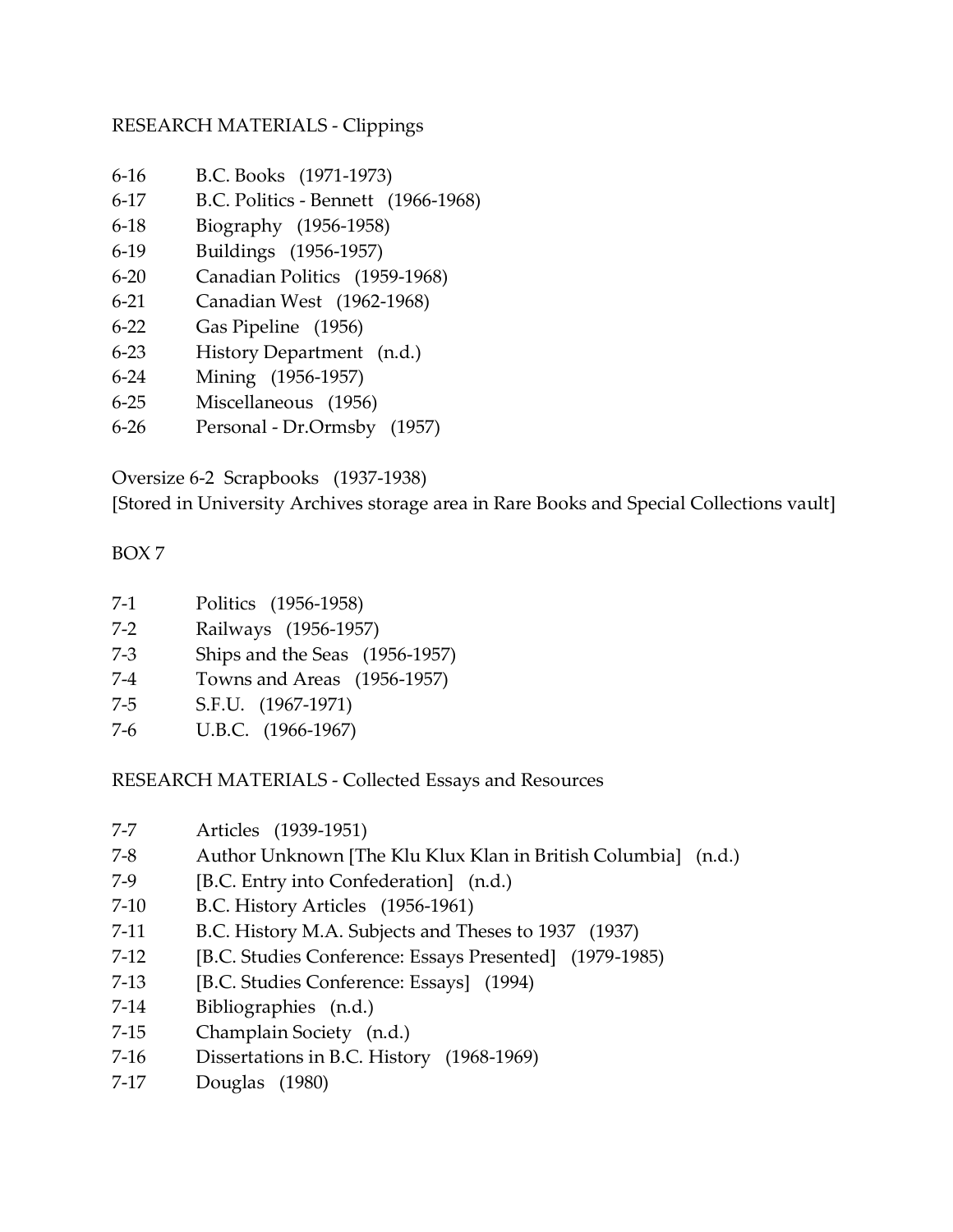- 8-1 [Essays and Correspondence] (1961-1962)
- 8-2 Robin Fisher (1975)
- 8-3 Goodfellow United Church in B.C. (1958)
- 8-4 [Kent Haworth Musgrave Research Project] (1977)
- 8-5 F.Kappel "A History of the Shuswap Lake Region" (1954)
- 8-6 Library Holdings (1952-1975)
- 8-7 M.A.O. Library (n.d.)
- 8-8 Prohibition (n.d.)
- 8-9 [Provincial Heritage Advisory Board] (1981-1982)
- 8-10 Keith Ralston Dissertation (n.d.)
- 8-11 R.L. Rosenberg Origins of the Peoples of Washington and B.C. (1968)
- 8-12 [Student Essays] (1970-1975)
- 8-13 Theses on British Columbia History and Related Subjects in the Library of the University of British Columbia (1972)
- 8-14 [Appendices] (n.d.)

# RESEARCH MATERIALS - Copies of Archival Materials

- 8-15 Bank of British Columbia II [1964-1966] (n.d.)
- 8-16 [B.C. History] (1954)
- 8-17 B.C. History Part 1 (n.d.)
- 8-18 B.C. History Part 2 (1961-1962)

# BOX 9

- 9-1 Better Terms [1904-1951] (n.d)
- 9-2 C0 60 Reels 1-14 [1859-1863] (n.d.)
- 9-3 Columbia River Treaty [1955-1965] (n.d.)
- 9-4 Confederation [1866-1991] (n.d.)
- 9-5 [Correspondence and Resources] (1950-1952)
- 9-6 James Cooper [1792-1860] (1963-69)
- 9-7 Cox and Cattle Ranching (n.d.)
- 9-8 Cracroft Journal (1965)
- 9-9 Crease (1959)
- 9-10 Crease (Trutch) [1867-1883] (n.d.)
- 9-11 A.G. Dallas (1976-1977)
- 9-12 Jane Dallas Letters [1862-1891] (n.d.)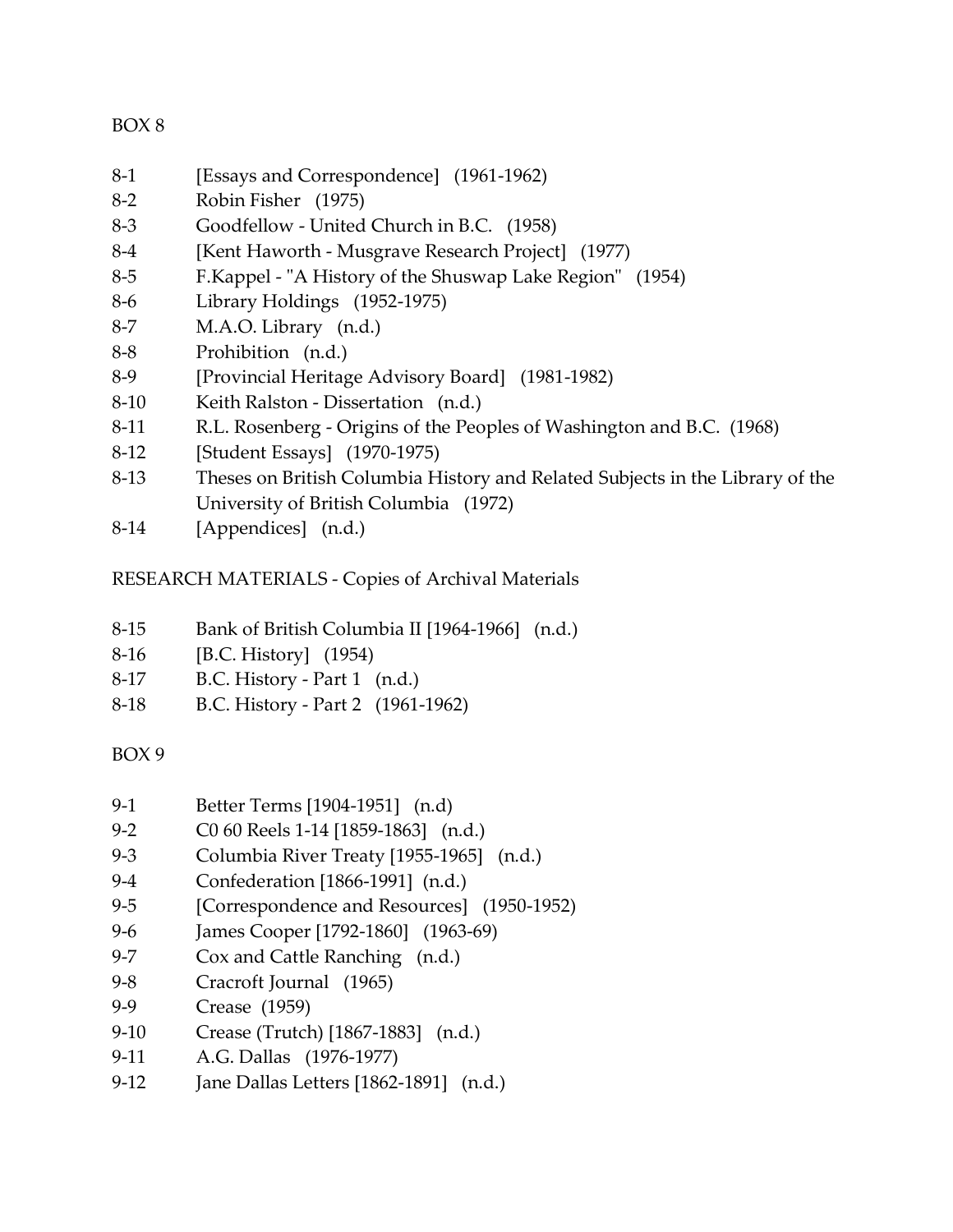- 10-1 Dominion Provincial Financial Relations 1940-1970 (n.d.)
- 10-2 Douglas (n.d.)
- 10-3 Sir James Douglas (n.d.)
- 10-4 Douglas Family [1839-1877] (1966?)
- 10-5 Douglas-Hargrave Correspondence [1844-1850] (1972)
- 10-5 Douglas Correspondence 1967-1870 (1960)
- 10-6 Douglas Letters 1839-1852 (n.d.)
- 10-7 Douglas Letters 1867-1870 (1960)
- 10-8 Douglas Letters Yale Library [1842] (1961)
- 10-9 Douglas Letterbook 1839 (n.d.)
- 10-10 Douglas Letter to Martha [1872-1874] (n.d.)
- 10-11 Douglas Tolmie Papers [1843-1859] (n.d.)

# BOX 11

- 11-1 Fort Vancouver Correspondence (1970)
- 11-2 Freight Rates [1905-1960] (n.d.)
- 11-3 Governor VI 1859-64 (n.d.)
- 11-4 J.C. Haynes [1862-1877] (1978)
- 11-5 HBC Archives London (1972-1980)
- 11-6 Helmcken [1850-1858] (n.d.)
- 11-7 Indian Land Question [1850-1888] (n.d.)
- 11-8 Immigration [1879-1946] (n.d.)
- 11-9 Jacobsen's Journey (n.d.)
- 11-10 [Land Records 1853-1867] (n.d.)
- 11-11 Laurier Papers [1905-1917] (n.d.)
- 11-12 New Castle [1859-1867] (1963-1964)
- 11-13 **JWC Macdonald [1936]** (n.d.)
- 11-14 [Miscellaneous Correspondence, Clipping, Etc.] (1951)
- 11-15 [Miscellaneous Research Material] (1967-1969)
- 11-16 P.A.C. Minto Papers [1899-1904] (n.d.)

### BOX 12

- 12-1 Mary Susannah Moody [1854-1863] (1956)
- 12-2 Officers Diary (1839)
- 12-3 [P.A.C. King Papers 1935-1936] (n.d.)
- 12-4 [Photos] (1957)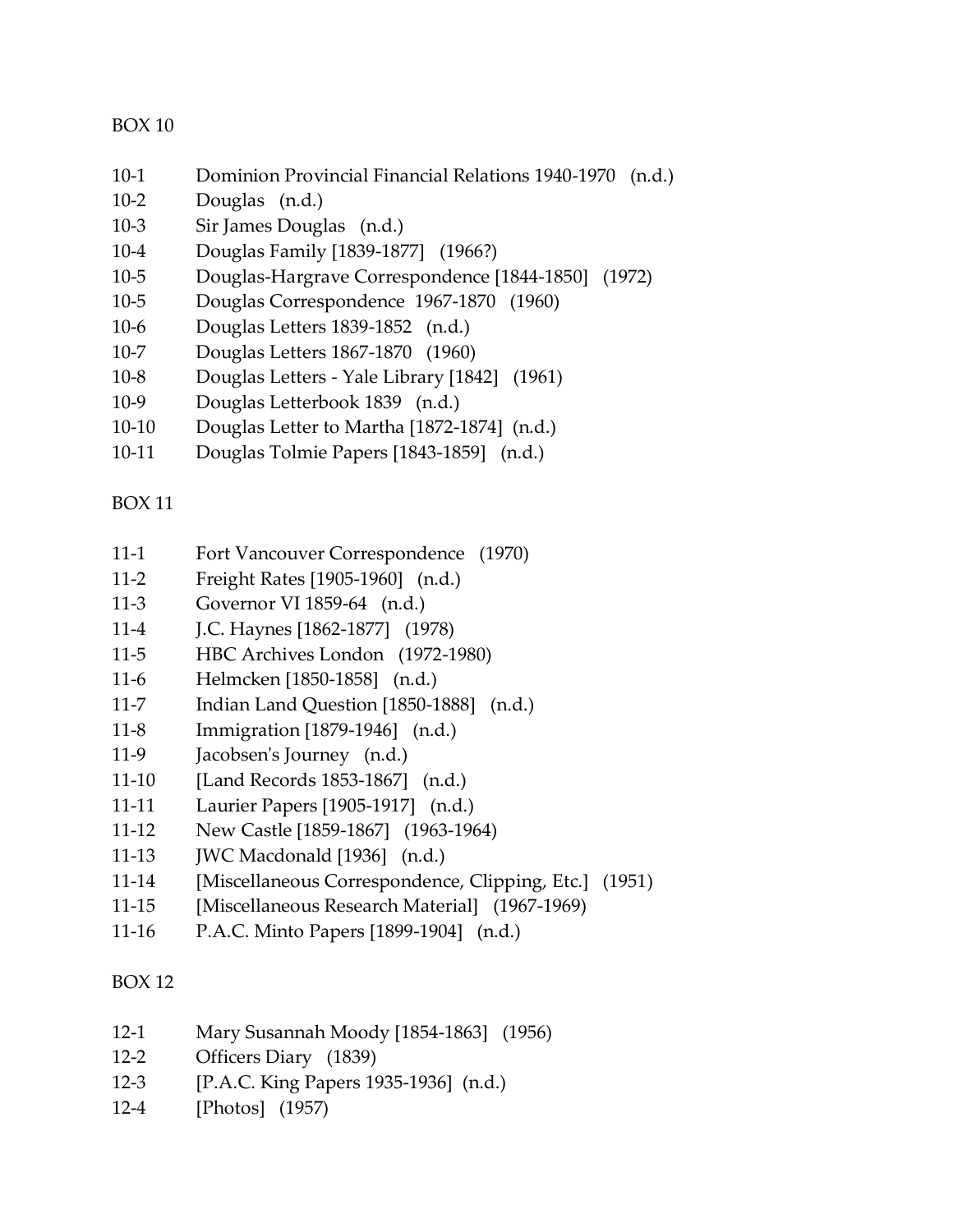- 12-5 J.D. Pemberton "Diary" [1854-1857] (1957)
- 12-6 [Research notes and Correspondence] (1950)
- 12-7 Royal Navy and San Juan (n.d.)
- 12-8 Select Committee and Indian Policy (n.d.)
- 12-9 [Clifford Sifton Correspondence 1896-1905] (n.d.)
- 12-10 Simpson Correspondence [1822-1860] (1981)
- 12-11 Sproat (History of B.C.) (n.d.)
- 12-12 W.F. Tolmie [1884-1900] (n.d.)
- 12-13 Trip to California 1841 (n.d.)

RESEARCH MATERIALS - Notes from BCARS - B.C.: A History (1957-1958)

Colonial Period No.1

- 13-1 [Notes from BCARS Archival Documents 1790's]
- 13-2 Land Fur Trade
- 13-3 British Attitudes to Colonies
- 13-4 Colonial Period General
- 13-5 [Notes B.C. History]
- 13-6 Finances of Colony
- 13-7 Colonization V. Island
- 13-8 Gold Mines
- 13-9 **Iustice**
- 13-10 Taxation and Salaries
- 13-11 Blanshard's Resignation
- 13-12 Governor James Douglas 1851-1859 (end of HBC Period)
- 13-13 Colony of British Columbia (1858-1866)
- 13-14 Colony of British Columbia
- 13-15 Colony of British Columbia
- 13-16 Economic Conditions
- 13-17 Free Trade and Reciprocity
- 13-18 Indians
- 13-19 Gold
- 13-20 Governor James Douglas 1859 to Mar 1864
- 13-21 Colony of British Columbia 1858-1866
- 13-22 Colony of British Columbia 1858-1866
- 13-23 Colony of British Columbia 1858-1866
- 13-24 Various Officials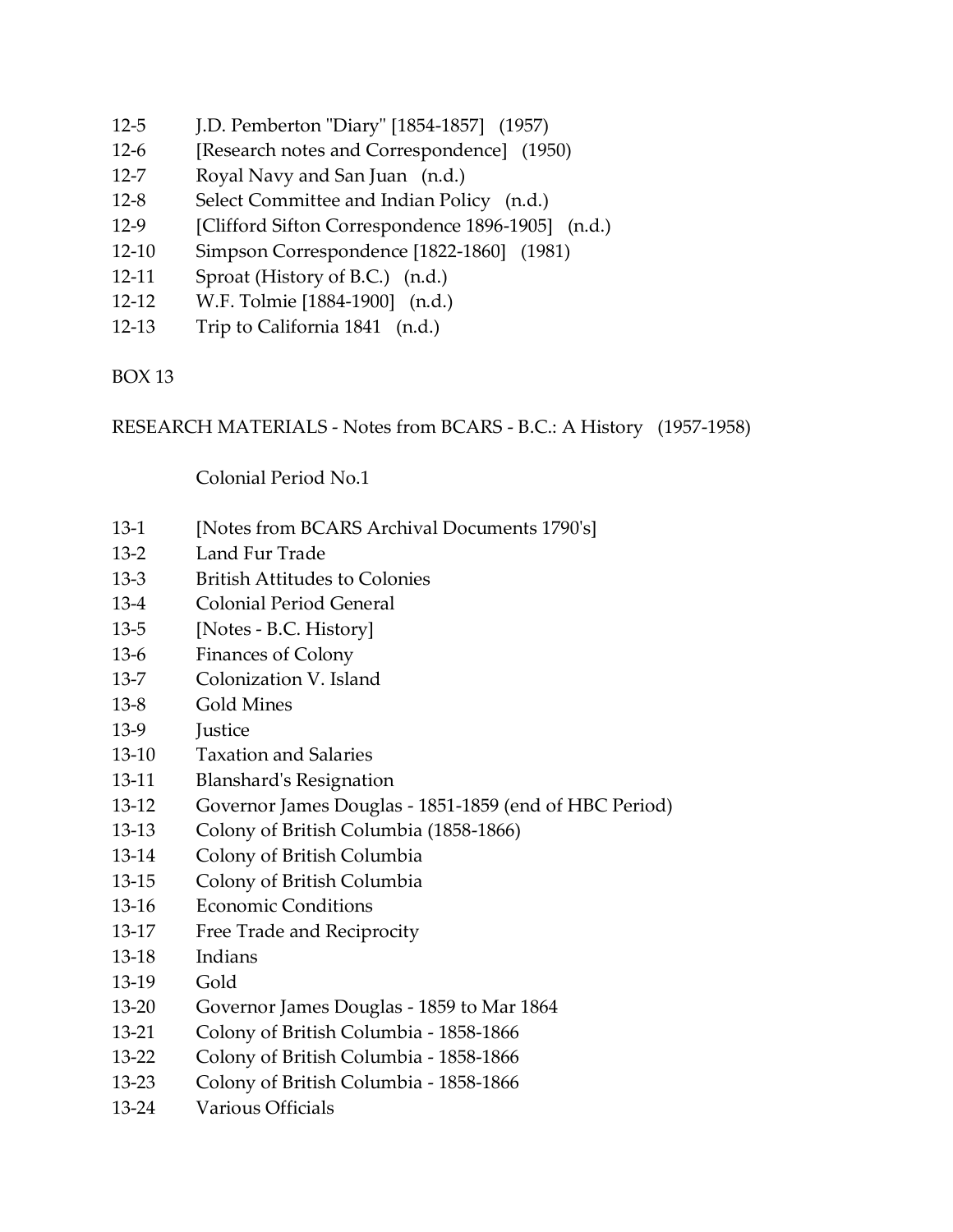- 13-25 Taxation/ Financial
- 13-26 Capitol for a New Province
- 13-27 Defence for British Columbia
- 13-28 Royal Navy
- 13-29 Royal Marines
- 13-30 Royal Engineers
- 13-31 Gold Rush
- 13-32 Gold Escort
- 13-33 Gold Mining (Q.C. Islands)
- 13-34 American Attitude to B.C. Gold Rush
- 13-35 Agriculture
- 13-36 Banking
- 13-37 Douglas Pine Cone for England
- 13-38 Explorations (Maritime and Land)
- 13-39 American Shipping (Advantages of)
- 13-40 River Transportation
- 13-41 Roads
- 13-42 Communications (misc.)
- 13-43 Economic Conditions Generally
- 13-44 Education
- 13-45 Foreigners (dealing with)
- 13-46 Hudson's Bay Company
- 13-47 Indians (n.d.)
- 13-48 Labour
- 13-49 Mineral Discoveries
- 13-50 San Juan Dispute

Governor Arthur Edward Kennedy - Mar 1865-Oct 1866

- 13-51 Administrative
- 13-52 Legislative Assemble and Council
- 13-53 Banking
- 13-54 Communications
- 13-55 Political Franchise
- 13-56 Union of Colonies
- 13-57 Finances of Colony
- 13-58 Crown Lands, H.B.C. and Assembly
- 13-59 Taxation
- 13-60 Fisgard Island and Mrs. Young
- 13-62 Wakefield as Colonial Secretary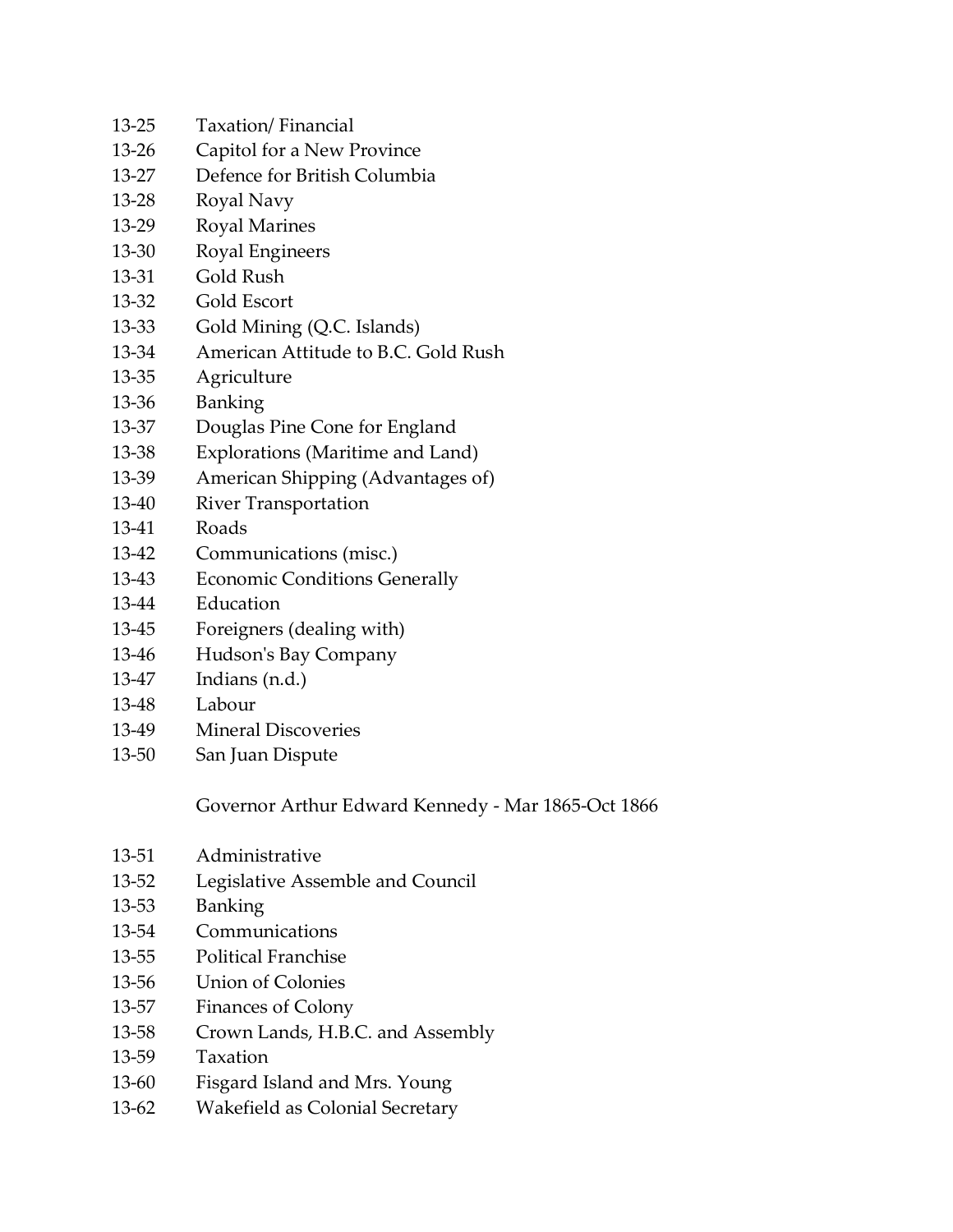- 13-63 Justice- Administration, Chief Justices, Attorney General, Police
- 13-64 Dismissal of Cary
- 13-65 Various Dismissals
- 13-66 Mail Transportation (cost of)
- 13-67 Education

- 14-1 Economic Conditions of Vancouver Island
- 14-2 Exploration of Vancouver Island
- 14-3 Gold Discoveries
- 14-4 Police Force
- 14-5 Religion
- 14-6 Telegram Communications
- 14-7 Miscellaneous RE: Kennedy

Governor Anthony Musgrave - 1869-1871

- 14-8 United Colonies
- 14-9 Legislative Council

Administrative

- 14-10 Executive Council
- 14-11 Financial Difficulties of Colony
- 14-12 **Iustice**
- 14-13 Confederation
- 14-14 Crown Lands (and H.B.C. lands)
- 14-15 Communications, Telegraph, Rail
- 14-16 Communications Roads
- 14-17 Conditions Generally in B.C.
- 14-18 Defence
- 14-18 Explorations
- 14-19 Fisheries
- 14-20 Town Sites
- 14-21 Union of Colonies
- 14-22 Douglas Retirement
- 14-23 Assembly
- 14-24 Council
- 14-25 Constitution of V.I.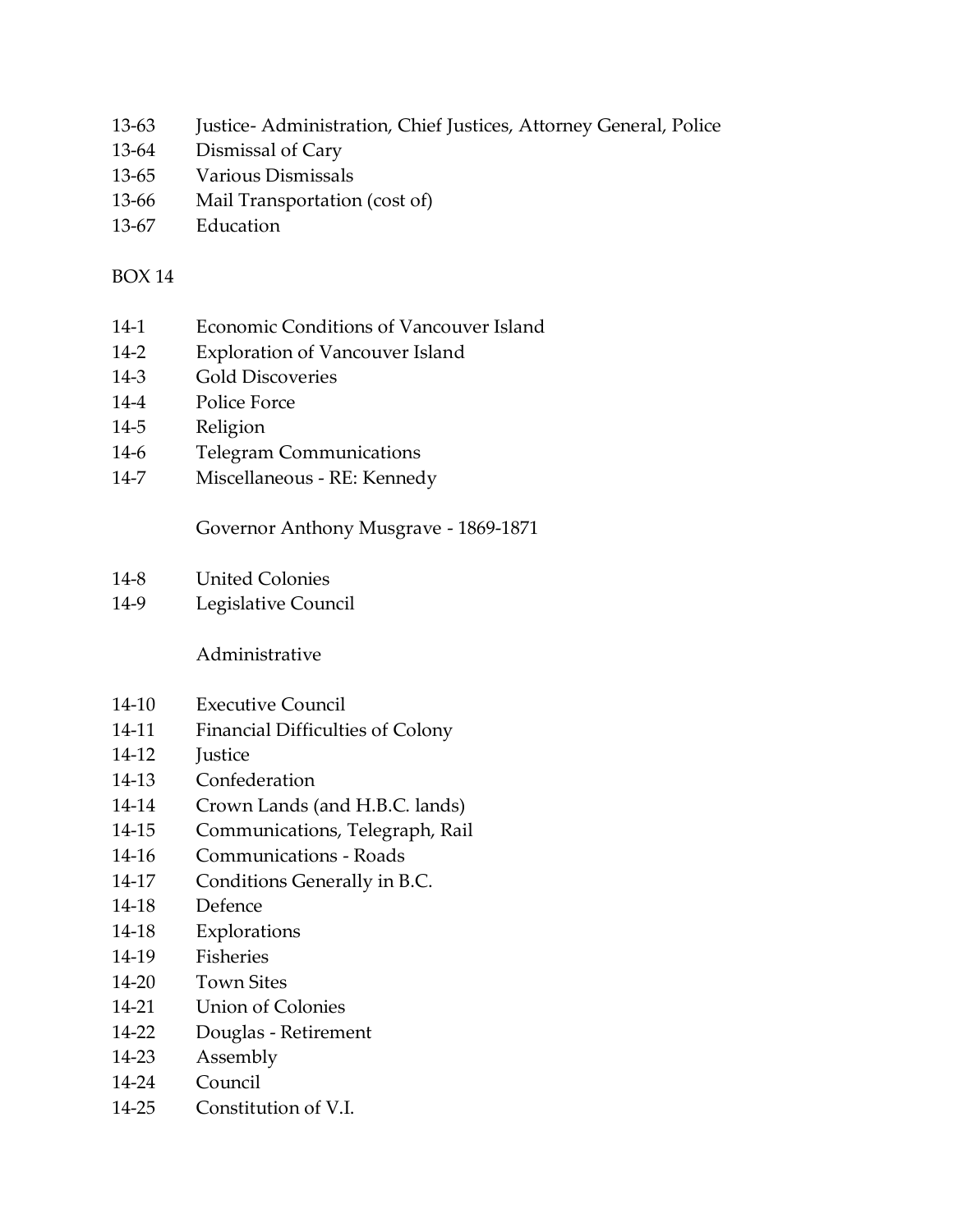- 14-26 Union of Colonies
- 14-27 Finances of Colony
- 14-28 Justice

General

14-29 Royal Navy

Governor James Douglas - Nov 19, 1858-April 1864

- 14-30 Economic Conditions
- 14-31 Education
- 14-32 Emigration
- 14-33 Lighthouses
- 14-34 Lumber
- 14-35 Mail
- 14-36 Mineral Discoveries on Vancouver Island
- 14-37 Relation with USA
- 14-38 Religion
- 14-39 San Juan Dispute
- 14-40 Victoria
- 14-41 Douglas Correspondence
- 14-42 Douglas' Retirement
- 14-43 Miscellaneous
- 14-44 Immigration

Governor Frederick Seymour - Apr 2, 1864-Nov 19, 1886 Administrative

- 14-45 Instructions to Governor Seymour
- 14-46 Executive Council 1864
- 14-47 Legislative Council
- 14-48 Justice
- 14-49 Financial Difficulties of Province
- 14-50 Various Officials
- 14-51 Hanking as Colonial Secretary
- 14-52 Various Regulations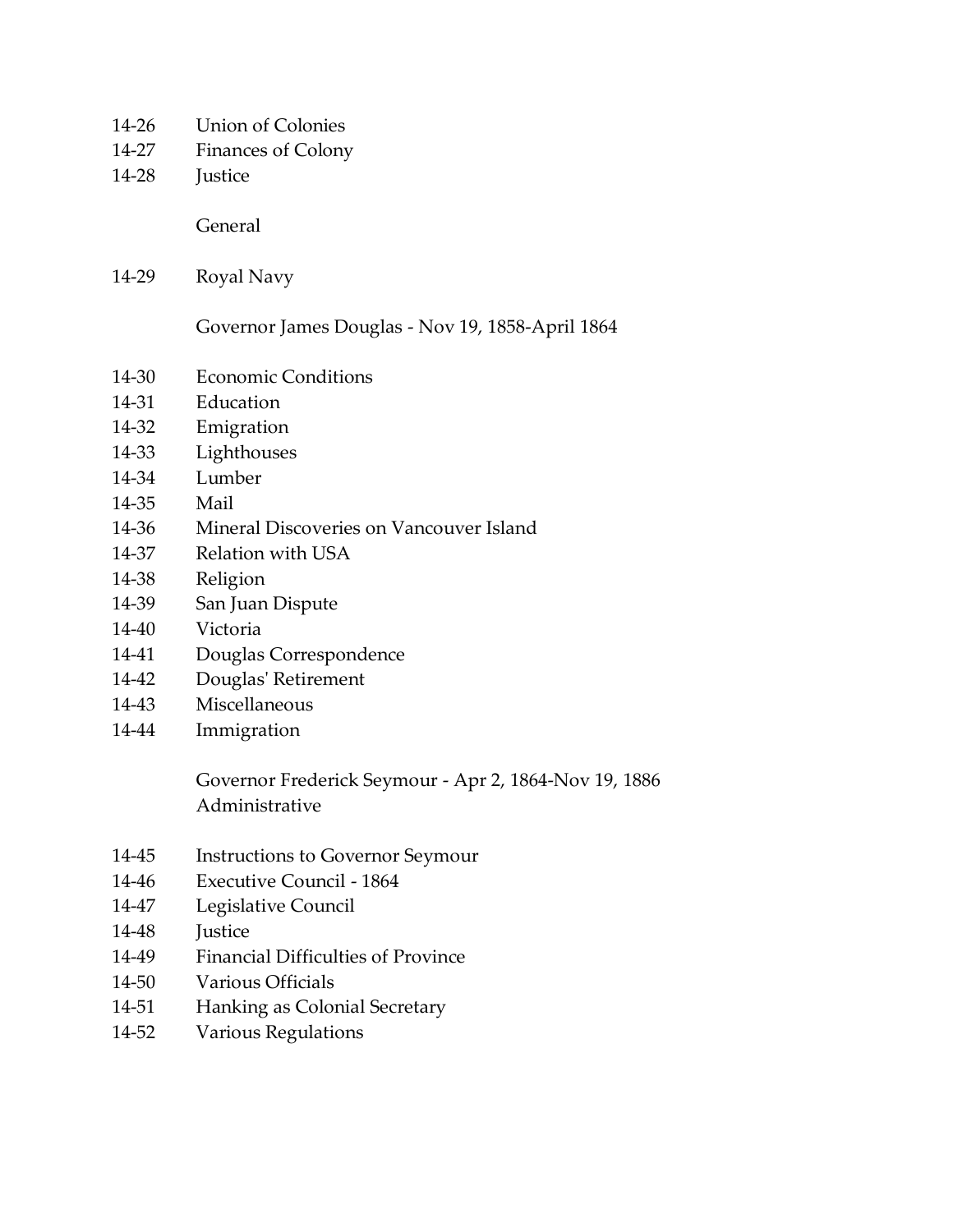#### General

- 14-53 Aliens
- 14-54 B.C. Indians
- 14-55 Economic Situation Generally
- 14-56 Education
- 14-57 Explorations
- 14-58 **Jews**
- 14-59 Lands
- 14-60 Mail Transportation
- 14-61 Mining
- 14-62 Religion
- 14-63 Telegraphic Communications
- 14-64 Transportation
- 14-65 Union of Colonies
- 14-66 Miscellaneous

United Colonies

Governor Frederick Seymour - Nov 19,1866 - June 10, 1869

14-67 United Colonies

Administrative

- 14-68 Instructions to Seymour
- 14-69 Executive Council
- 14-70 Legislative Council
- 14-71 Various Officials
- 14-72 Justice
- 14-73 Various Legislation
- 14-74 Defence
- 14-75 Selection of Capitol
- 14-76 Public Lands

General

- 14-77 Confederation
- 14-78 Education
- 14-79 General Economic Conditions of the Colony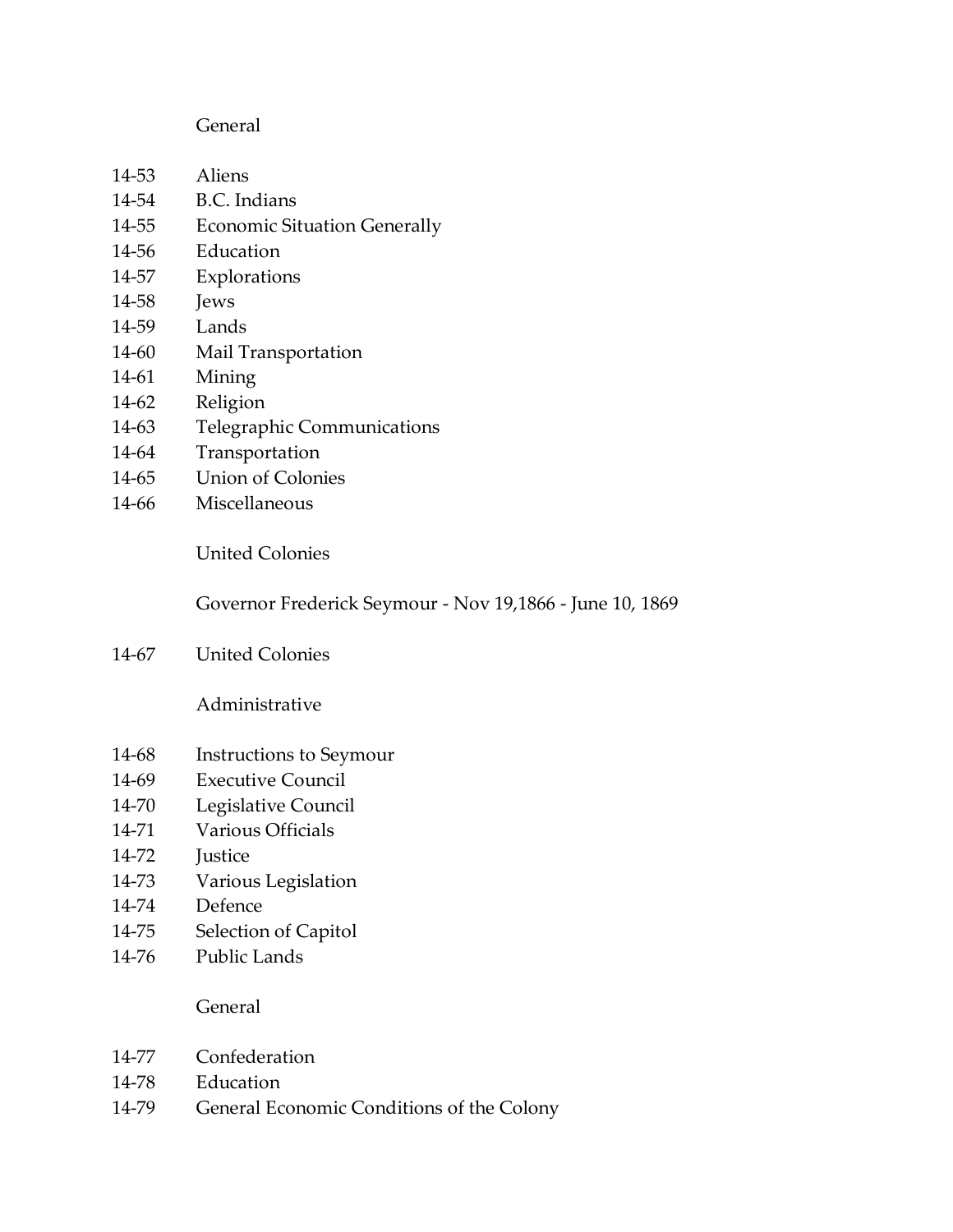| 14-80 | Mail                     |
|-------|--------------------------|
| 14-81 | Mining                   |
| 14-82 | <b>Grouse Creek War</b>  |
| 14-83 | Religion                 |
| 14-84 | Relations with the USA   |
| 14-85 | <b>Union of Colonies</b> |
| 14-86 | Transportation           |
| 14-87 | Death of Seymour         |
| 14-88 | Various Officials        |

- 14-89 Various Officials
- 14-90 Douglas
- 14-91 Douglas
- 14-92 Douglas

15-1 [Douglas]

B.C. Ministries

General Summaries of Early Events for 1877-1892

# McCreight (1871-1872)

- 15-2 Government
- 15-3 Agent General
- 15-4 Terms of Confederation

General

- 15-5 Immigration
- 15-6 Railways
- 15-7 San Juan Dispute
- 15-8 Fishing
- 15-9 Miscellaneous

De Cosmos - Walkem (1872-1876)

15-10 De Cosmos - Walkem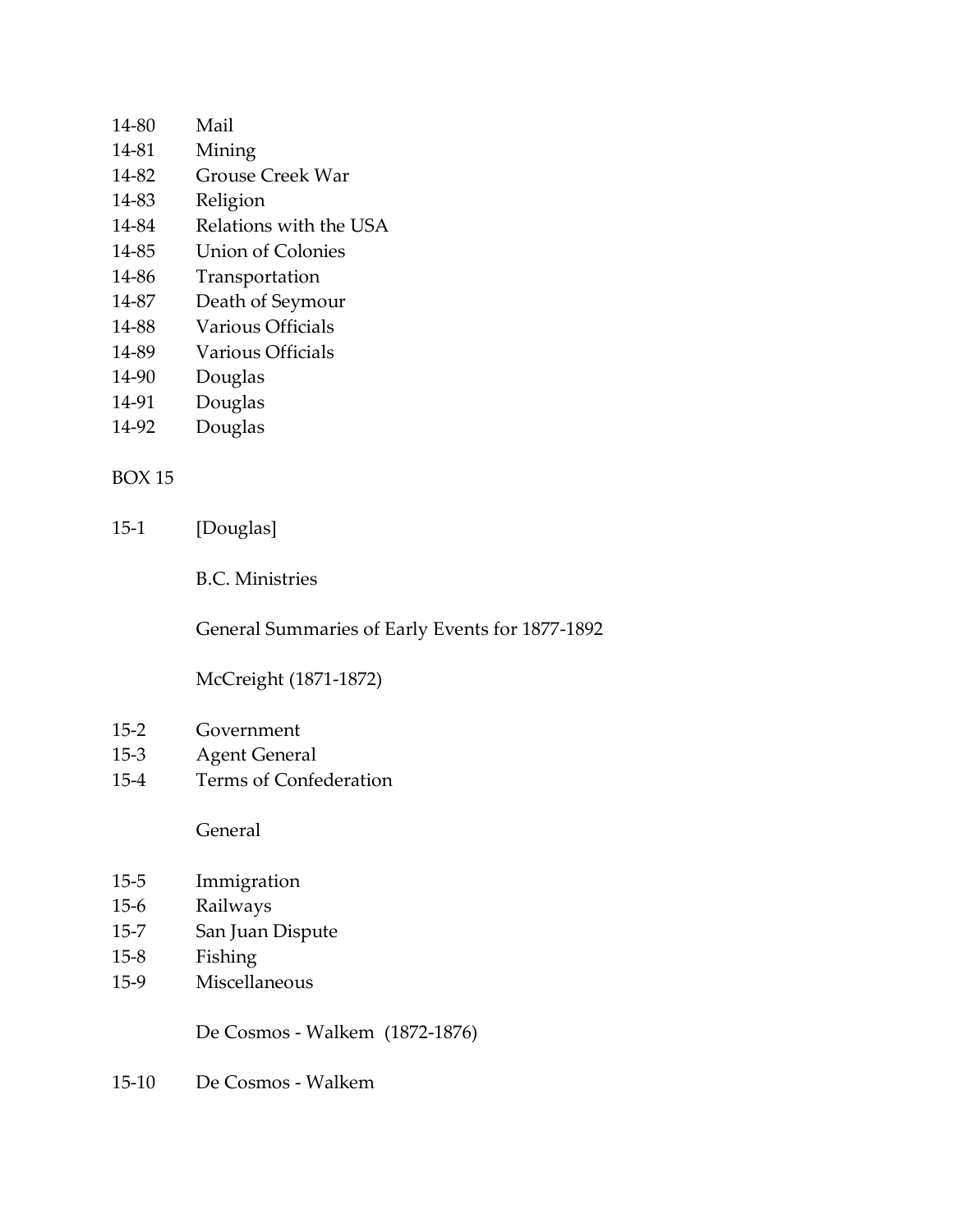#### Elliott (1876-1878)

- 15-11 Elliot
- 15-12 Graving Dock
- 15-13 Indians and Indian Troubles
- 15-14 Immigration
- 15-15 Mail Service
- 15-16 Terms of Union and Railways
- 15-17 Treaty of Washington Fisheries
- 15-18 War Scare Defence at Esquimalt
- 15-19 Miscellaneous

Walkem (1878-1882)

- 15-20 Walkem
- 15-21 Immigration
- 15-22 Indians and Reserves
- 15-23 Railways
- 15-24 Russian War Scare and Defence
- 15-25 Sumas Dyking Legislation

Beaven (1882-1883)

- 15-26 Beaven
- 15-27 Railways
- 15-28 War Scare and Defences

Smithe (1883-1887)

- 15-29 Smithe
- 15-30 Behring Sea Fisheries
- 15-31 Chinese
- 15-32 Dominion Provincial Relations
- 15-33 German Consulates
- 15-34 Indians
- 15-35 Railways
- 15-36 Salmon Fisheries
- 15-37 War Scare Defence of Coast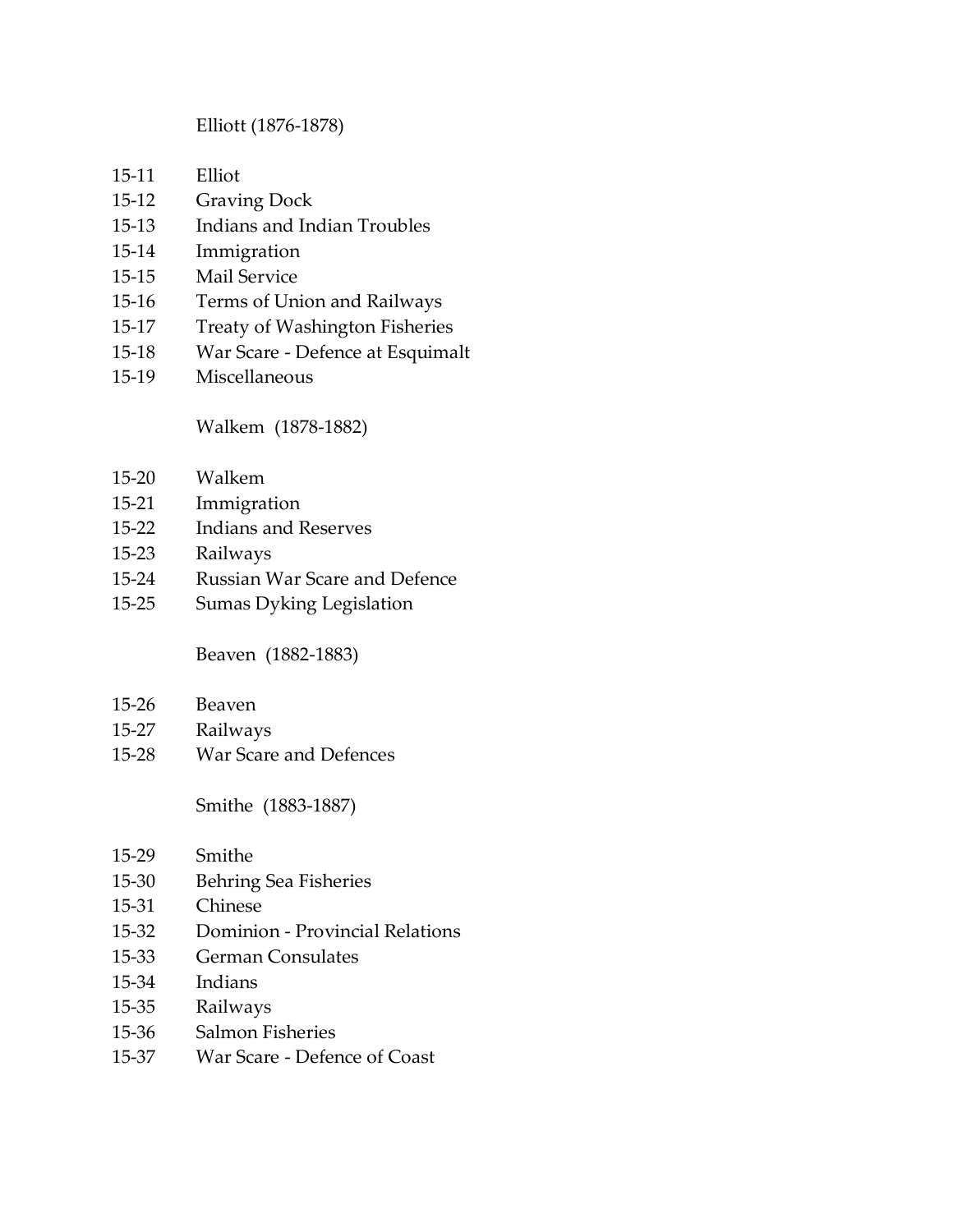#### Davie (A.E.B.) (1887-1889)

- 15-38 Davie
- 15-39 Alaska Boundary Dispute
- 15-40 Behring Sea Dispute
- 15-41 Caribou Road Work
- 15-42 Defence
- 15-43 Farwell Case
- 15-44 Indians Troubles in Kootenays, Hazelton and Land
- 15-45 Judgeship for Davie
- 15-46 Kootenays
- 15-47 Labour Legislation
- 15-48 Mining
- 15-49 Railways
- 15-50 Session of 1887-1888
- 15-51 Trade with Japan

Robson

15-52 Robson

Political

- 15-53 Robson Davies Correspondence
- 15-54 Behring Sea Fisheries
- 15-55 Fisheries Crofters
- 15-56 Chinese
- 15-57 Lieutenant- Governorship
- 15-58 Education and immigration
- 15-59 Defence of Coast
- 15-60 Redistribution and Independent Party
- 15-61 Budget New Land for Govt Building
- 15-62 Municipal Franchise Taxation
- 15-63 Colton Affair
- 15-64 Indians
- 15-65 Dominion Provincial Relations
- 15-66 Land Law Amendment
- 15-67 US Consulates
- 15-68 Railways and Other Communications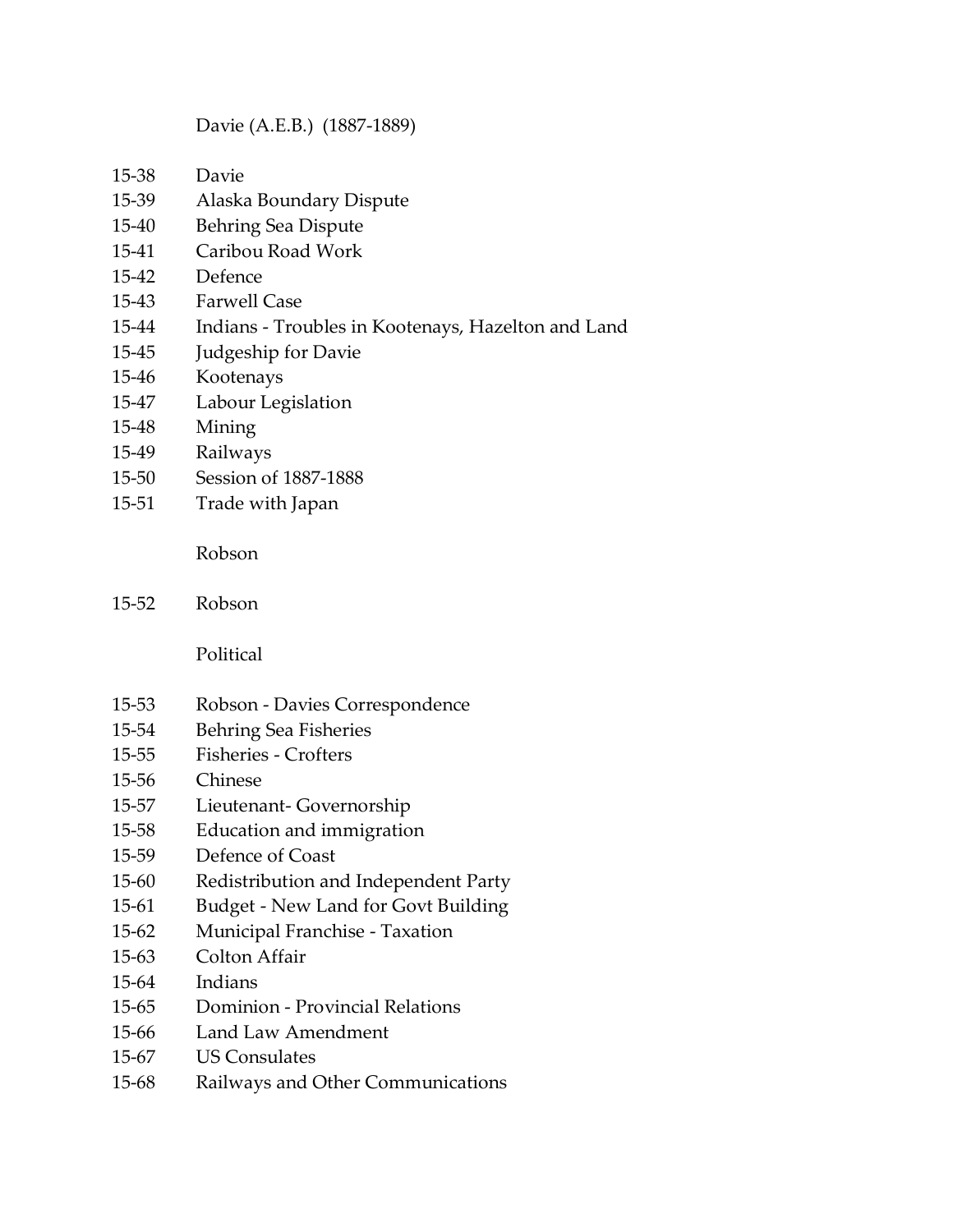### General

- 15-69 Trip to England and Death
- 15-70 Robson on Liquor and Dealing with Presbyterian Church
- 15-71 Electric Power and Gas
- 15-72 Gold Mining

Davie (Theodore) (1892-1895)

- 15-72 Political
- 15-73 Behring Sea Dispute
- 15-74 Boundary in Kootenays
- 15-75 Fisheries
- 15-76 Japanese Immigration
- 15-77 Mining Indians

Turner (1895-1898)

- 15-78 Agriculture
- 15-79 Alaska Boundary
- 15-80 B.C. Agency
- 15-81 Chinese
- 15-82 Cities and Municipalities
- 15-83 "Diamond Jubilee"
- 15-84 Dyking
- 15-85 Financial
- 15-86 Immigration
- 15-87 Imperial Institute
- 15-88 Indians
- 15-89 Manufacture of Tar
- 15-90 Mining
- 15-91 Prohibition
- 15-92 Sealing
- 15-93 Miscellaneous

Railways

- 15-94 British Pacific Railway
- 15-95 Cariboo Railway
- 15-96 Coast- Kootenay Railway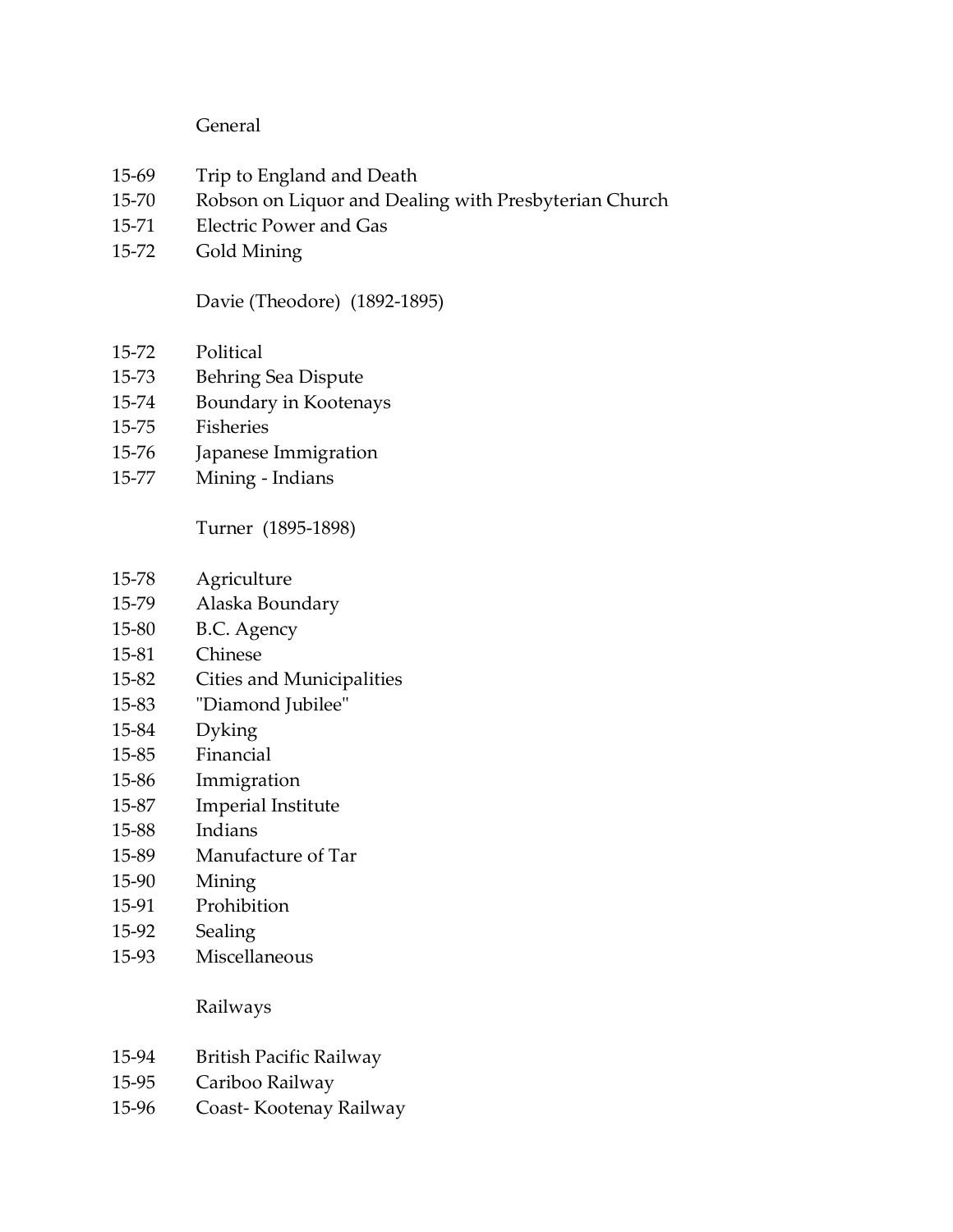- 15-97 Railways C.P.R.
- 15-98 Crowsnest Southern Railway Co.
- 15-99 Glenora -Teslin
- 15-100 People's Railway
- 15-101 Penticton Boundary via Rossland
- 15-102 Railway Lands
- 15-103 Transportation to Yukon
- 15-104 Van-Vic and Eastern Railway and Navigation Company
- 15-105 Railways- Misc.

Semlin (1898-1900)

Political

- 15-106 Joseph Martin
- 15-107 Voters lists
- 15-108 Agriculture
- 15-109 Crafters Scheme
- 15-110 Deadman's Island Case
- 15-111 Distress on Glendora-Ashcroft Trail
- 15-112 Immigration and Jobs Obtainable Salaries Etc.
- 15-113 Labour Unrest
- 15-114 Liquor Licences
- 15-115 Mining and Labour Legislation
- 15-116 Orientals
- 15-117 Railways and Other Transportation
- 15-118 Miscellaneous
- 15-119 Boer War

Martin (1900)

- 15-120 Political McInnes Incident
- 15-121 Political
- 15-122 Dyking
- 15-123 Imperial Institute
- 15-124 Railways and Transportation Generally
- 15-125 Miscellaneous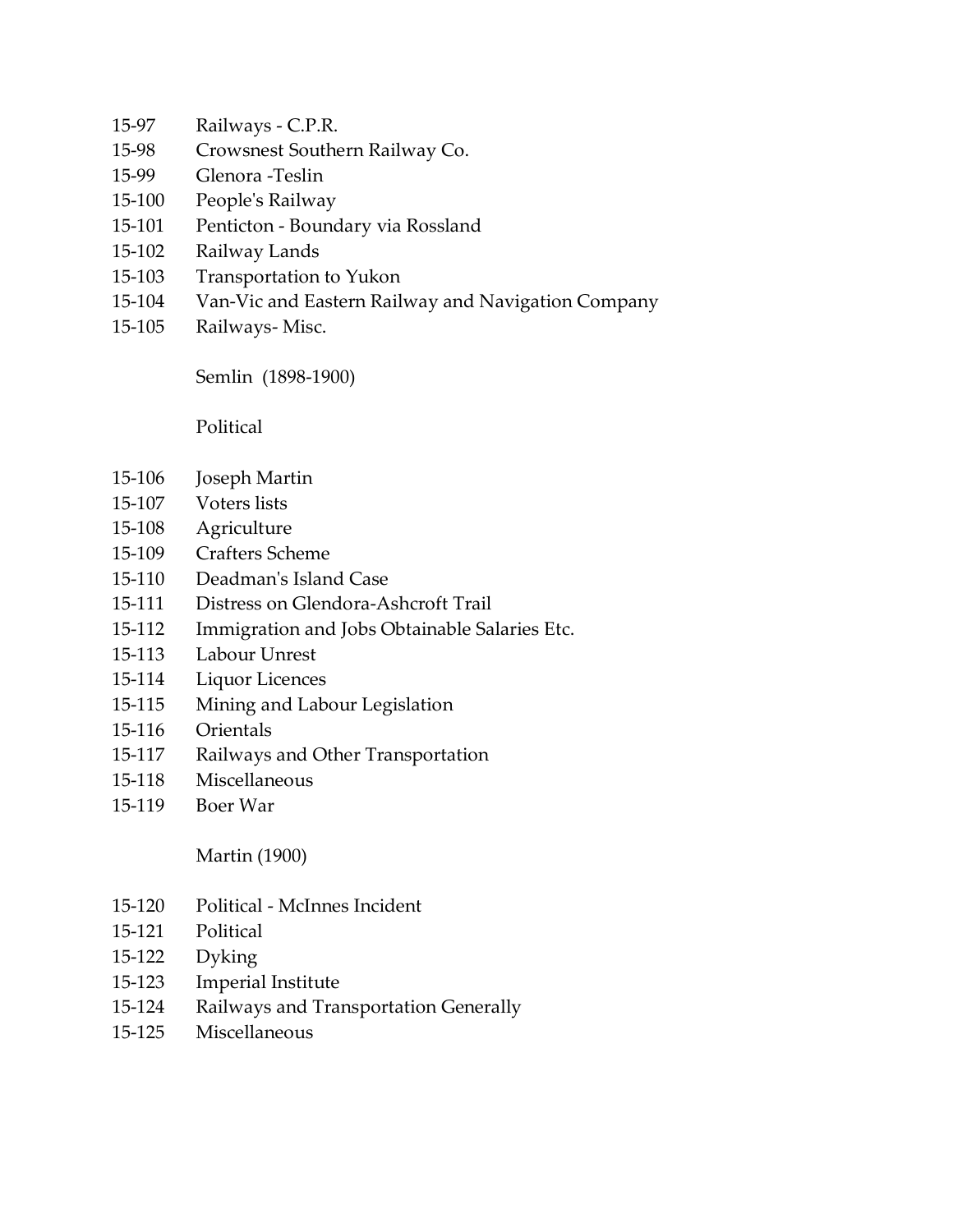#### Dunsmuir (1900-1902)

- 15-126 Political
- 15-127 B.C. Agency in London
- 15-128 Boer War
- 15-129 Dominion Provincial Relations
- 15-130 Fisheries
- 15-131 Immigration
- 15-131 Japanese
- 15-132 Indian Reserves
- 15-133 Labour Unrest
- 15-134 Newspapers
- 15-135 Railways
- 15-136 Shipping
- 15-137 University of B.C.
- 15-138 Miscellaneous

Prior (1902-1903)

- 15-139 Political
- 15-140 Alaska Boundary Dispute
- 15-141 Deadman's Lease and Lumber Market
- 15-142 Dominion-Provincial Relations
- 15-143 Immigration
- 15-144 Lords Day Act
- 15-145 Mining
- 15-146 Railways

#### BOX 16

- 16-1 Miscellaneous
- 16-2 Immigration
- 16-3 1907
- 16-4 1908
- 16-5 1909-1915
- 16-6 Oriental/ Hindus
- 16-7 Doukhobours
- 16-8 Immigration Generally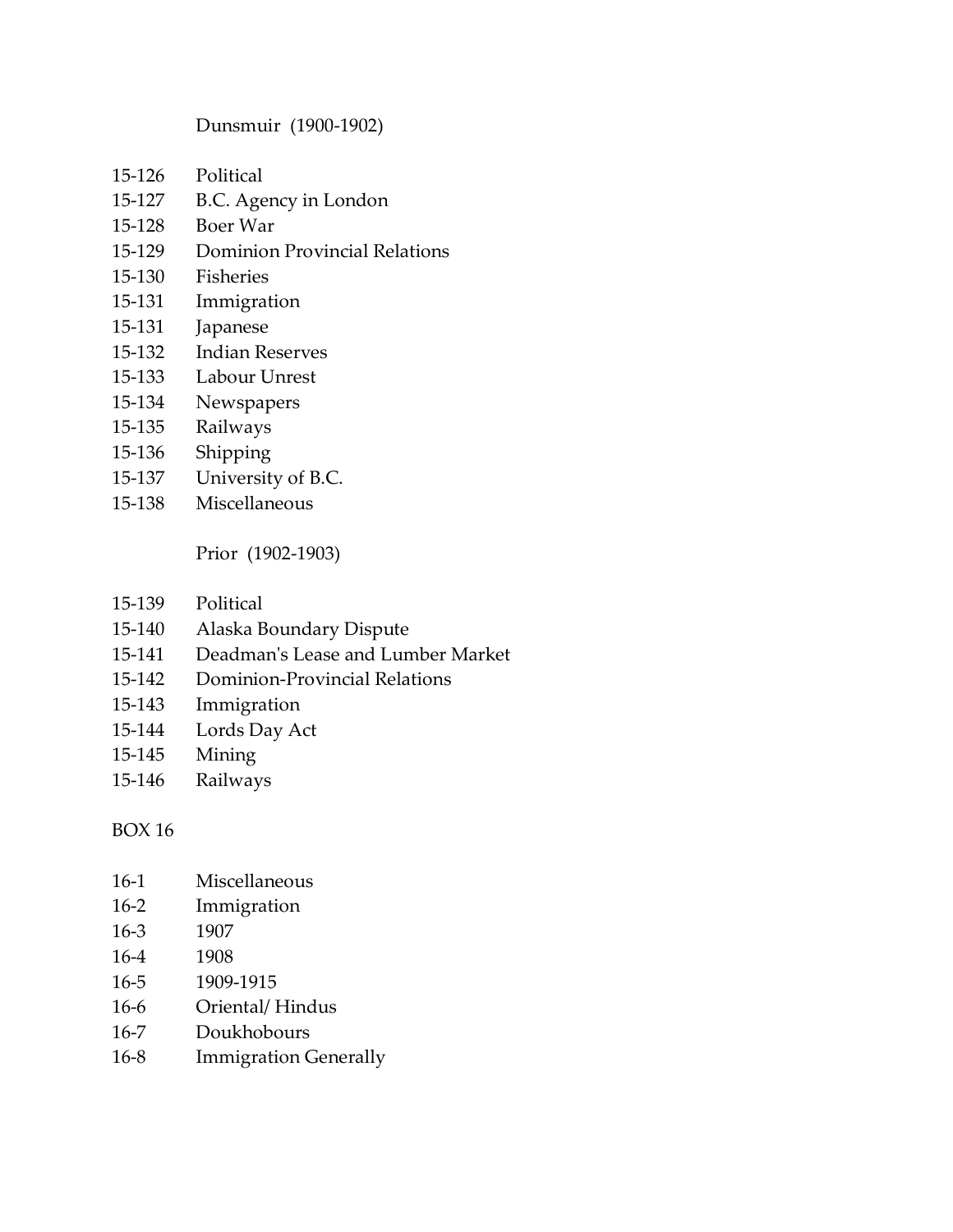#### General

- 16-9 Agriculture
- 16-10 Alaska Boundary Dispute
- 16-11 Biographical
- 16-12 Drill Hall Victoria
- 16-13 Grey's Visit to B.C. 1906
- 16-14 Indian Lands
- 16-15 Liquor Licence
- 16-16 Prohibition
- 16-17 Trip to Britain
- 16-18 University of B.C.
- 16-19 Women's Suffrage Bill
- 16-20 Miscellaneous

Political

16-21 Earl Grey Papers

McBride (1903-1915)

### Administrative and Economic

- 16-22 Financial
- 16-23 Railways
- 16-24 Dominion Trust Company
- 16-25 Dyking
- 16-26 Fisheries
- 16-27 Skeena River Fisheries Co.
- 16-28 Lumber
- 16-29 Naval Defence Question
- 16-30 Economic Conditions Generally
- 16-31 Labour
- 16-32 Labour
- 16-33 Labour

#### B.C. Ministries

- 16-34 PP Index
- 16-35 Redistribution British Columbia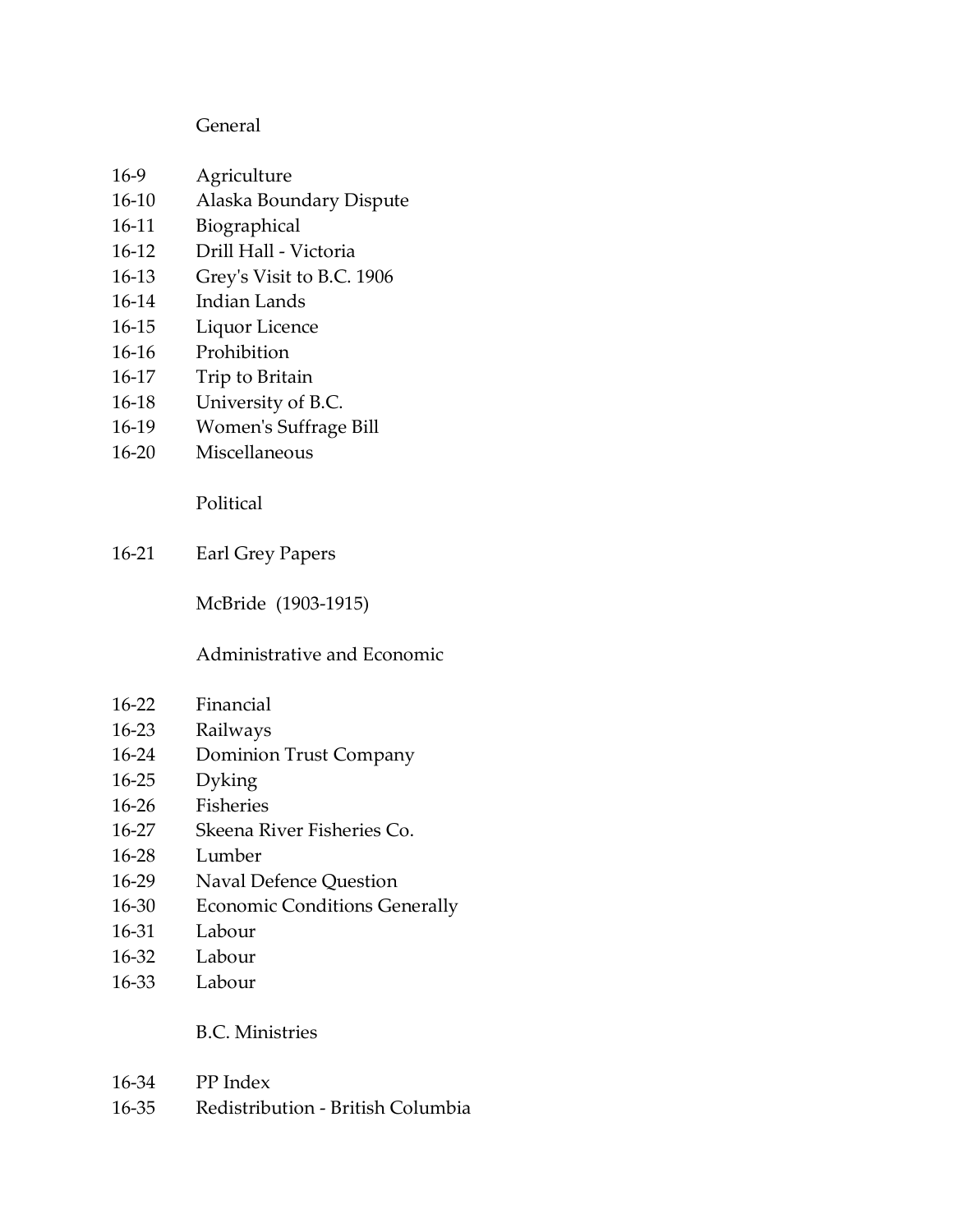- 16-36 Pattullo Paper
- 16-37 Chp 15 (Pattullo Papers)
- 16-38 [King Papers]
- 16-39 [Bowser Papers]
- 16-40 [Brewster Papers]
- 16-41 [Brewster Papers]
- 16-42 [Oliver Papers]
- 16-43 [Tupper Papers]
- 16-44 [Hart Papers]
- 16-45 [Hart Papers]
- 16-46 [Johnson Papers]

17-1 [Bennett Papers]

Hart Administration (1941-1947)

- 17-2 Agent General
- 17-3 Agriculture
- 17-4 Alaska Highway
- 17-5 B.C. Electric
- 17-6 Canada U.S. Relations
- 17-7 Dominion Provincial Conference
- 17-8 Doukhobours
- 17-9 East Indians
- 17-10 Education
- 17-11 Finance
- 17-12 Fisheries
- 17-13 Forestry
- 17-14 Immigration
- 17-15 Irrigation, Dyking, Etc.
- 17-16 Japanese
- 17-17 Labour
- 17-18 Land and Land Settlement
- 17-19 Liquor Control Board
- 17-20 Marketing Board
- 17-21 Milk Control Board
- 17-22 Mining
- 17-23 Municipalities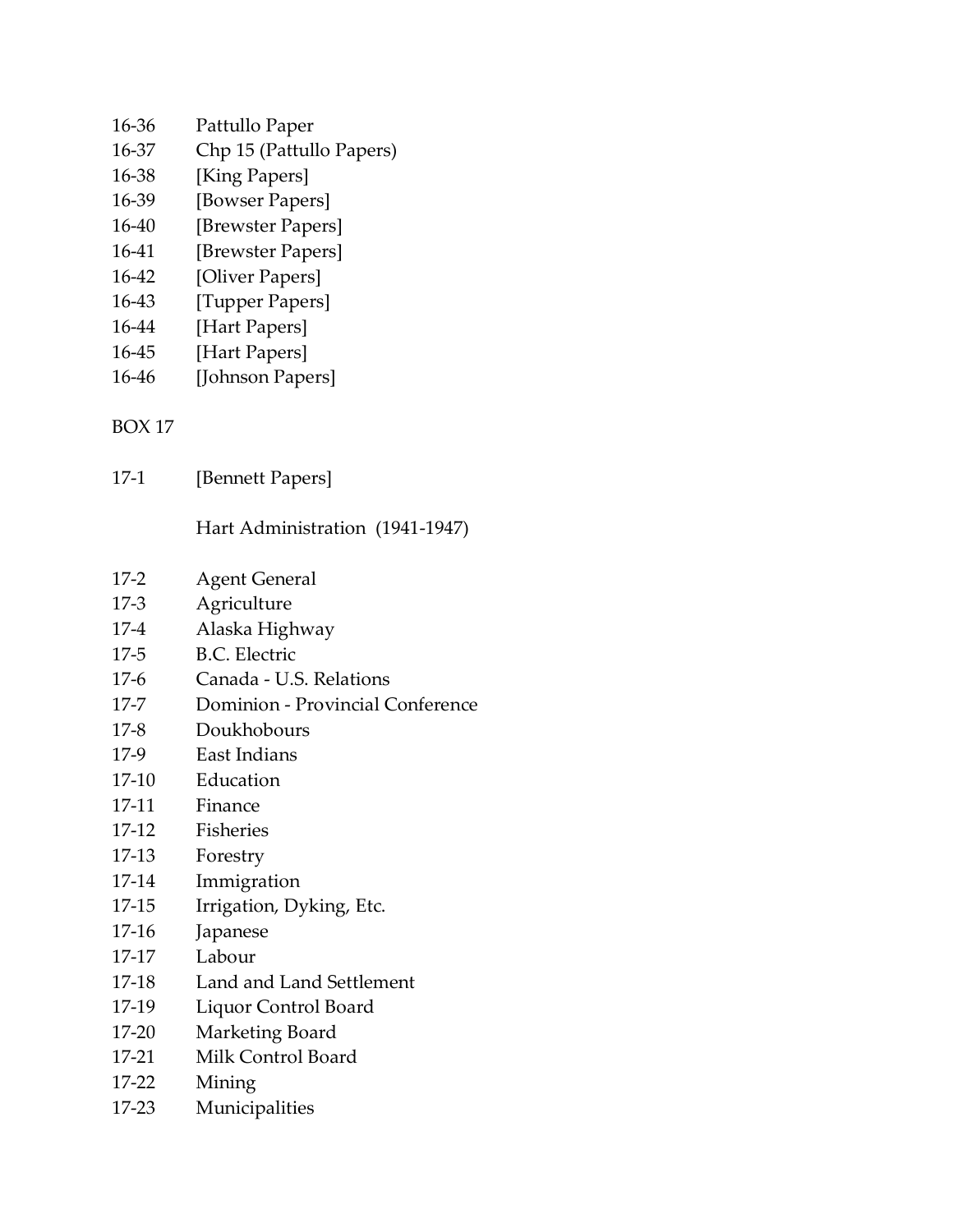- 17-24 Native Indian Franchise
- 17-25 Oil and Gas
- 17-26 P.G.E. (Pacific Great Eastern Railway
- 17-27 Post War Development
- 17-28 Public Works
- 17-29 Railways
- 17-30 Post War Rehabilitation Council
- 17-31 Public Utilities Commission
- 17-32 Social Credit
- 17-33 Social Legislation
- 17-34 Sudetans
- 17-35 Supreme Court of B.C.
- 17-36 Miscellaneous
- 17-37 War

# Johnson Administration

Political

- 17-38 Coalition
- 17-39 Anscomb Resignation
- 17-40 Transferable Vote
- 17-41 Communism
- 17-42 Socialism

#### General

- 17-43 General
- 17-44 Aluminum Industry of Canada
- 17-45 B.C. Electric
- 17-46 B.C. Power Commission
- 17-47 Civil Defence
- 17-48 Education
- 17-49 Finance

#### Bennett 1952

- 17-50 Bennett
- 17-51 Fisheries
- 17-52 Forestry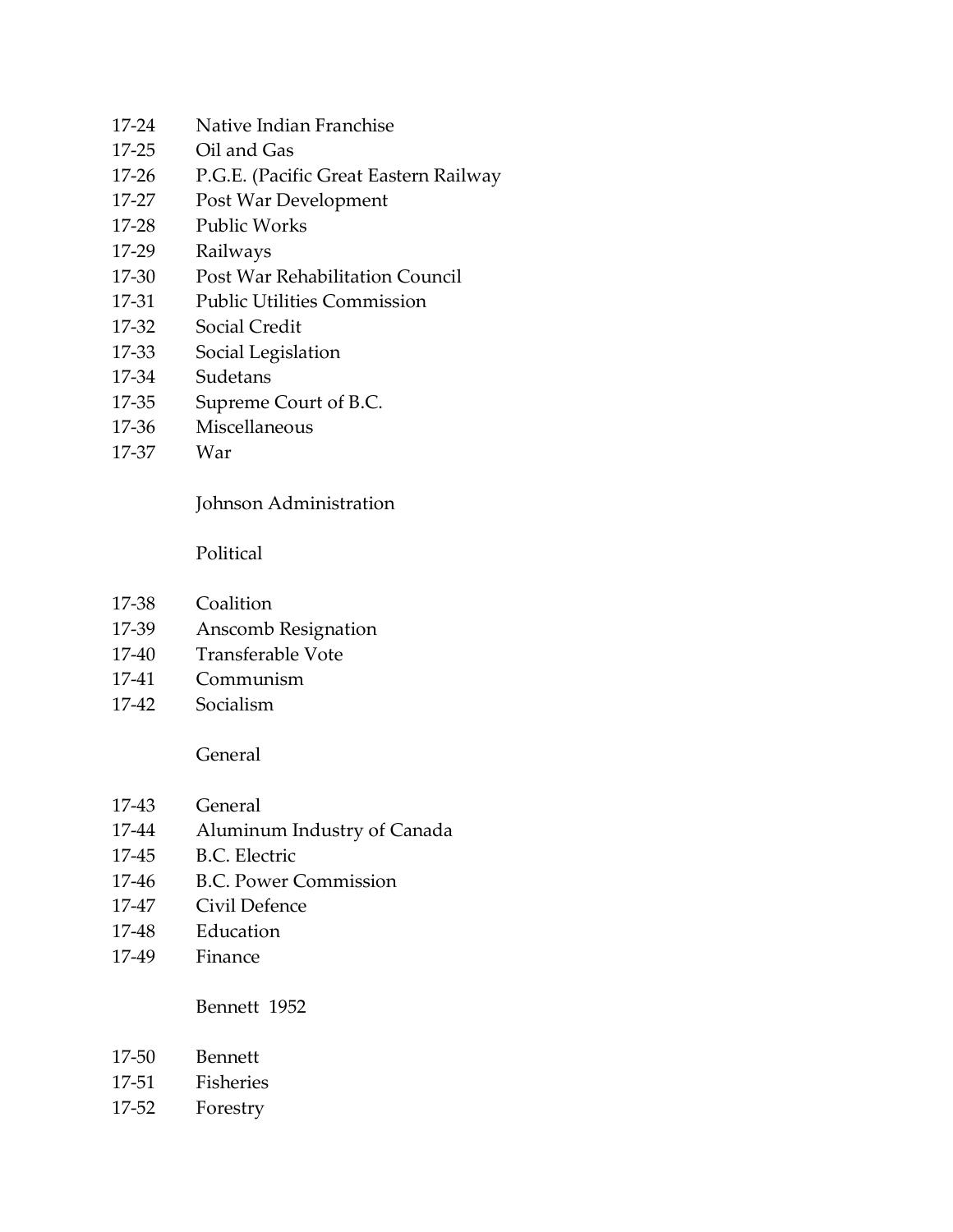- 17-53 Freight Rates
- 17-54 Gas and Oil
- 17-55 Housing
- 17-56 Indians
- 17-57 Irrigation and Dyking
- 17-58 Labour
- 17-59 Mining
- 17-60 Municipalities
- 17-61 Public Works
- 17-62 Railways
- 17-63 P.G.E.
- 17-64 Social Legislation
- 17-65 Trade and Industry
- 17-66 Miscellaneous

### Political

- 17-67 Elections
- 17-68 Government Policy
- 17-69 Social Credit

### General

- 17-70 Agriculture
- 17-71 [Chapter 14/15]
- 17-72 B.C. Power Commission
- 17-73 Centennial Committee
- 17-74 Doukhobors
- 17-75 Economic Conditions Generally
- 17-76 Education
- 17-77 Finances of the Province
- 17-78 Forestry
- 17-79 Hospital Insurance
- 17-80 Labour
- 17-81 Municipalities
- 17-82 Natural Gas Pipeline
- 17-83 P.G.E.
- 17-84 Public Works
- 17-85 Social Legislation
- 17-86 Miscellaneous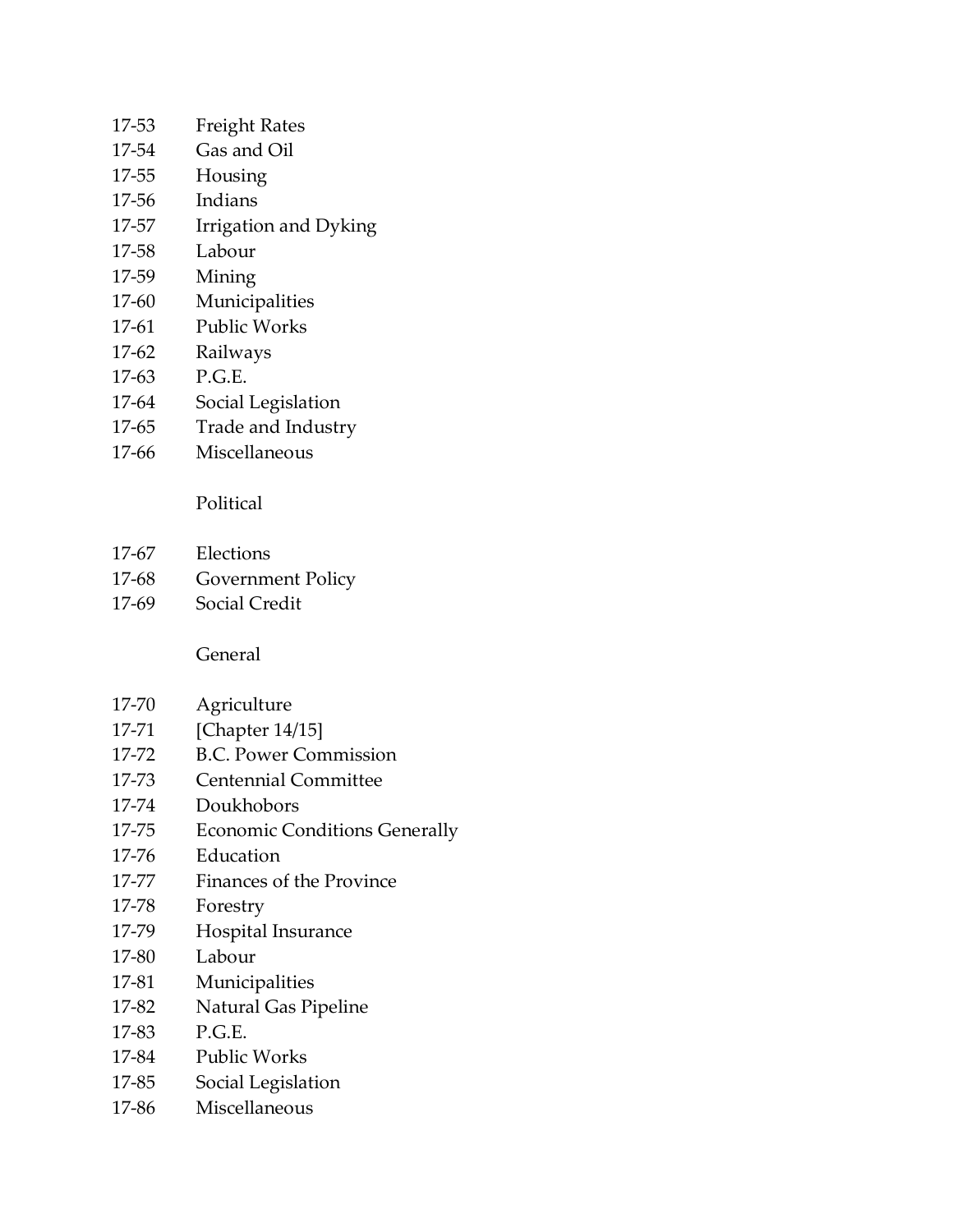17-87 Biographical

17-88 Statistical

#### BOX 18

- 18-1 [Correspondence Index]
- 18-2 [Correspondence Index]

Brewster

- 18-3 Bowser Correspondence
- 18-4 Chapter 12
- 18-5 Federal Railway Policy
- 18-6 Federal Railway Policy
- 18-7 [Grey Papers]
- 18-8 Early Correspondence 1894-
- 18-9 Correspondence 1917-1922

Provincial Party

- 18-10 Political Redistribution
- 18-11 Political End of the Turner Ministry
- 18-12 Political [Brewster]
- 18-13 Political [Brewster]
- 18-14 I -1920-1923
- 18-15 Economic Conditions Generally
- 18-16 Education
- 18-17 Finances of the Province
- 18-18 Forestry
- 18-19 Hospital Insurance
- 18-20 Labour
- 18-21 Municipalities
- 18-22 Natural Gas Pipeline
- 18-23 P.G.E.
- 18-24 Public Works
- 18-25 Social Legislation
- 18-26 Miscellaneous
- 18-27 Biographical
- 18-28 Statistical
- 18-29 III Provincial Party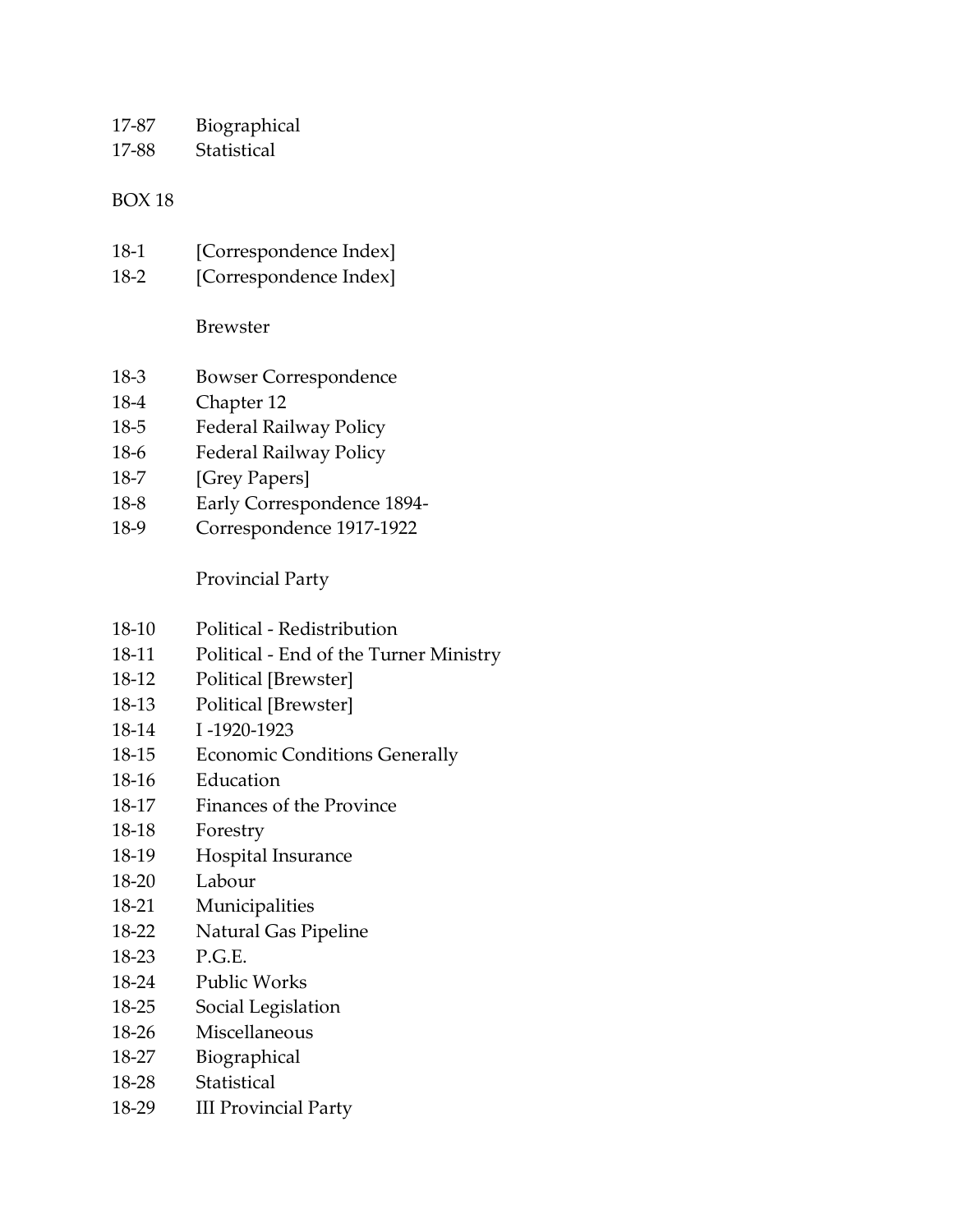- 18-30 IV By-election of 1924 (Oliver)
- 18-31 V Chas. Woodward (Oliver Correspondence 1924-25)
- 18-32 Excerpts form Pattullo Papers

- 19-1 VI 1925-1926
- 19-2 Freight Rates 1917-1928
- 19-3 Dominion Provincial Relations

Pattullo Papers

- 19-4 [Stevens Papers 1934]
- 19-5 Relief Camp Strike and Riots 1935
- 19-6 Unemployment
- 19-7 Duplications of Hart and Johnson Papers
- 19-8 Dominion- Provincial Relations Mackenzie King
- 19-9 Pattullo- Mackenzie King Correspondence (1933-1941)
- 19-10 Pattullo Weir Correspondence 1934-41
- 19-11 Newspaper Index
- 19-12 Pattullo -Mackenzie Correspondence 1934-42
- 19-13 Pattullo "Province" Correspondence 1936-1944
- 19-14 Press Statements 1920-1933
- 19-15 Dominion Provincial Relations Bennett
- 19-16 Pattullo M.A. Macdonald Correspondence 1934
- 19-17 Pattullo Cromie Correspondence 1933-1935
- 19-18 W.B. Farris Fee for Royal Commission Relief
- 19-19 Correspondence with "Province" RE Clipping Mar 21, 1941
- 19-20 General Correspondence 1933-1941
- 19-21 Liberal Party 1933-1944
- 19-22 Other Party Platforms 1936-1941
- 19-23 Rowell-Sirios Report
- 19-24 Doukhobors
- 19-25 Orientals
- 19-26 War
- 19-27 Coalition and Resignation

IV Personal

19-28 Pattullo - Tolmie Correspondence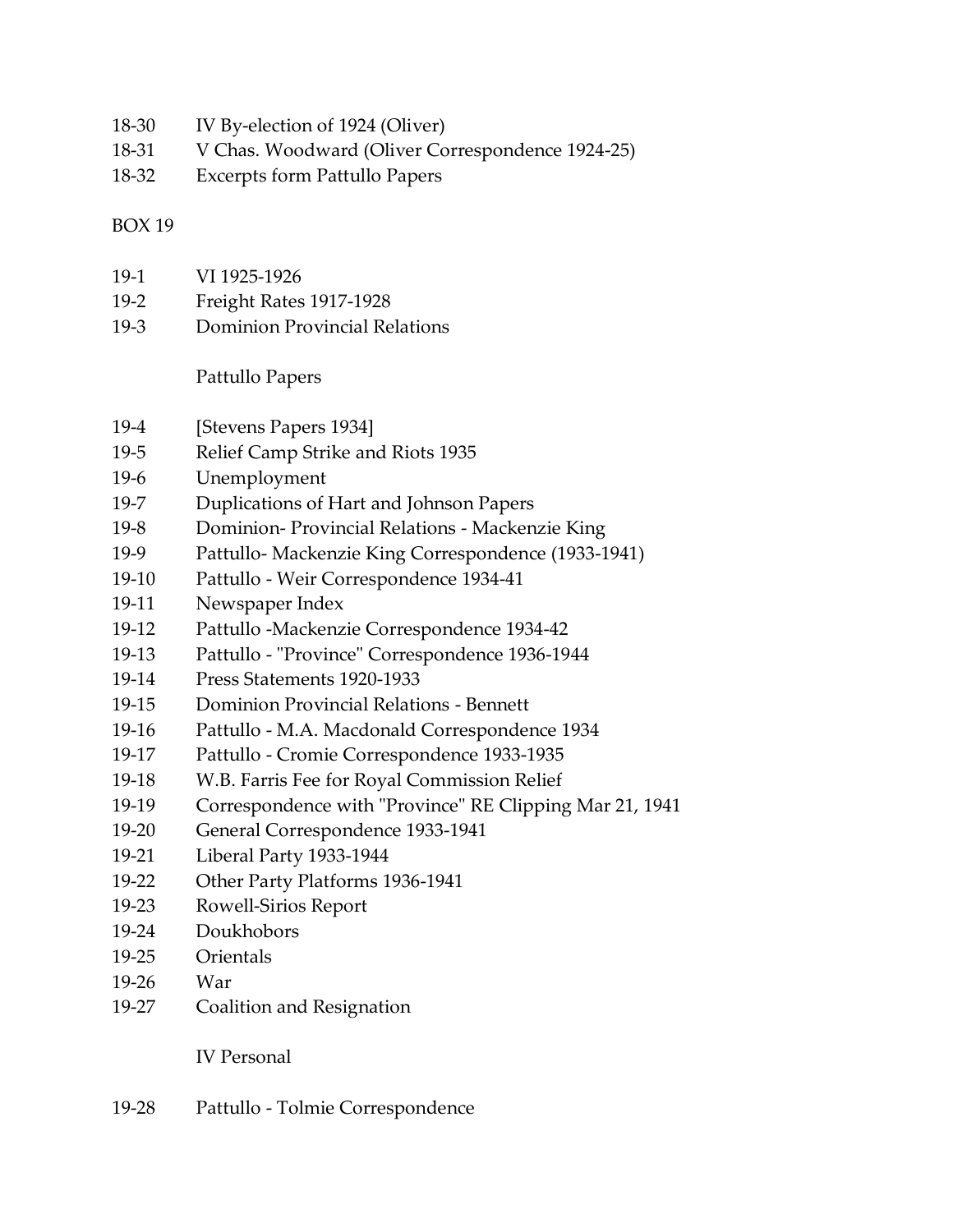- 19-29 Yukon Experiences
- 19-30 Election to Legislature 1916
- 19-31 Speeches up to 1925
- 19-32 II Leader of the Opposition
- 19-33 II Leader of the Opposition

- 20-1 II Leader of the Opposition
- 20-2 General Correspondence 1929-1931
- 20-3 Political and Party Correspondence 1929-1933
- 20-4 Pattullo -Wm. Turnbull Correspondence 1930-1931
- 20-5 III Premier
- 20-6 Halibut Fisheries
- 20-7 Health and Welfare
- 20-8 Intl. Rivers
- 20-9 Irrigation and Land Companies
- 20-10 Marketing Board
- 20-11 Oil and Gas Control
- 20-12 Pacific Great Eastern Railway
- 20-13 Pattullo Bridge
- 20-14 V Newspaper Clipping File
- 20-15 Timber
- 20-16 Trade and Industry
- 20-17 Unemployment Insurance
- 20-18 [McGeer Papers]
- 20-19 [Jones Papers]

Bibliography

- 20-20 Bibliography
	- B.C. Description and Travel
- 20-21 B.C. Description and Travel

Boundaries

- 20-22 General
- 20-23 Alaska- Boundary Dispute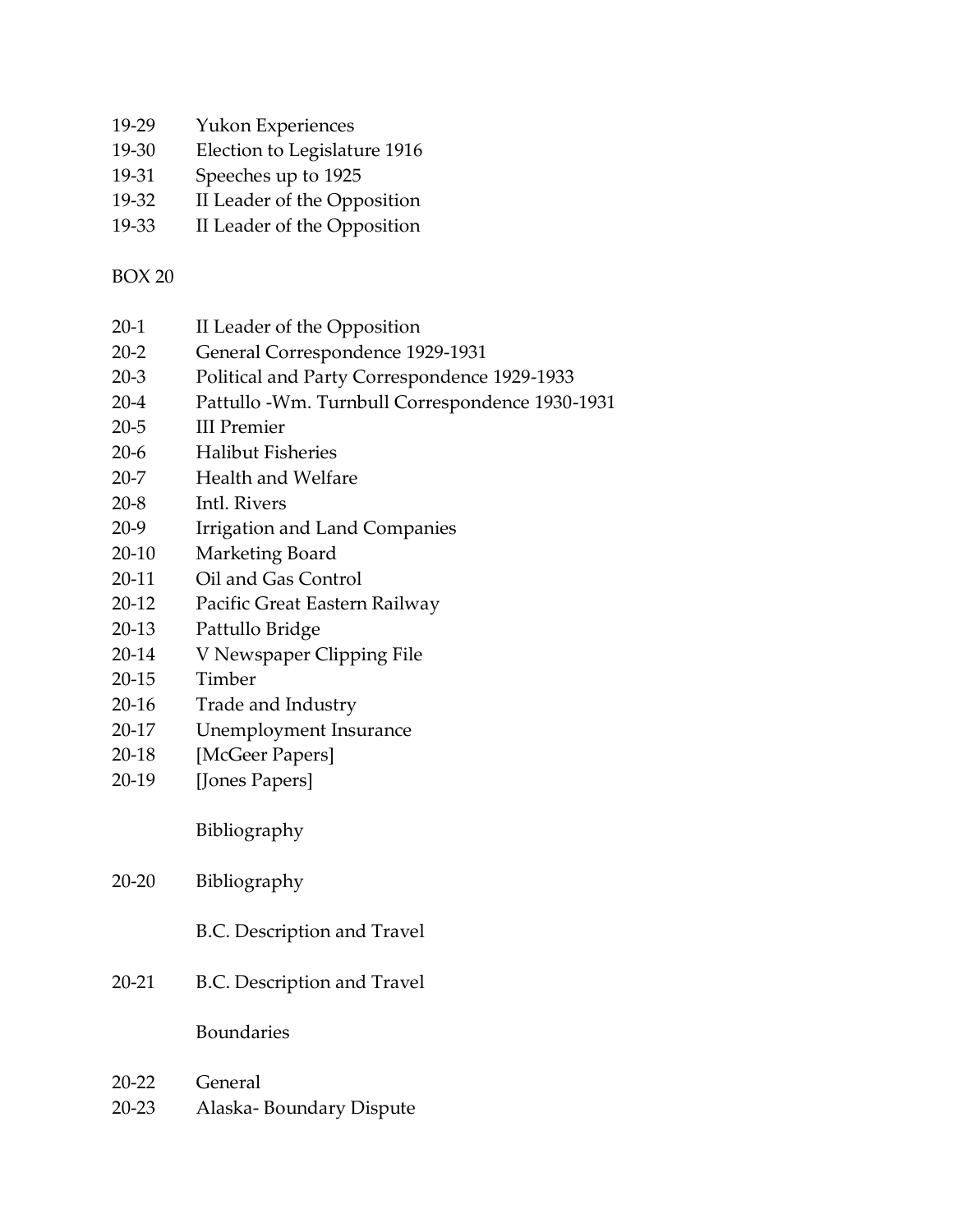- 20-24 San Juan Dispute
- 20-25 Annexations

#### Cities and Towns

- 20-26 General
- 20-27 Vancouver
- 20-28 Victoria

#### Communication and Transportation

- 20-29 Navigation
- 20-30 Railways
- 20-31 Roads
- 20-31 Telephone

#### Defence

- 20-33 Military
- 20-34 Naval
	- Directories
- 20-35 Directories

#### Economic

- 20-36 Economic
- 20-37 Agriculture
- 20-38 Cattle and Ranching
- 20-39 Department of Lands
- 20-40 Dunsmuirs

#### Finance

- 20-41 A) General
- 20-42 B) Govt Department of Finance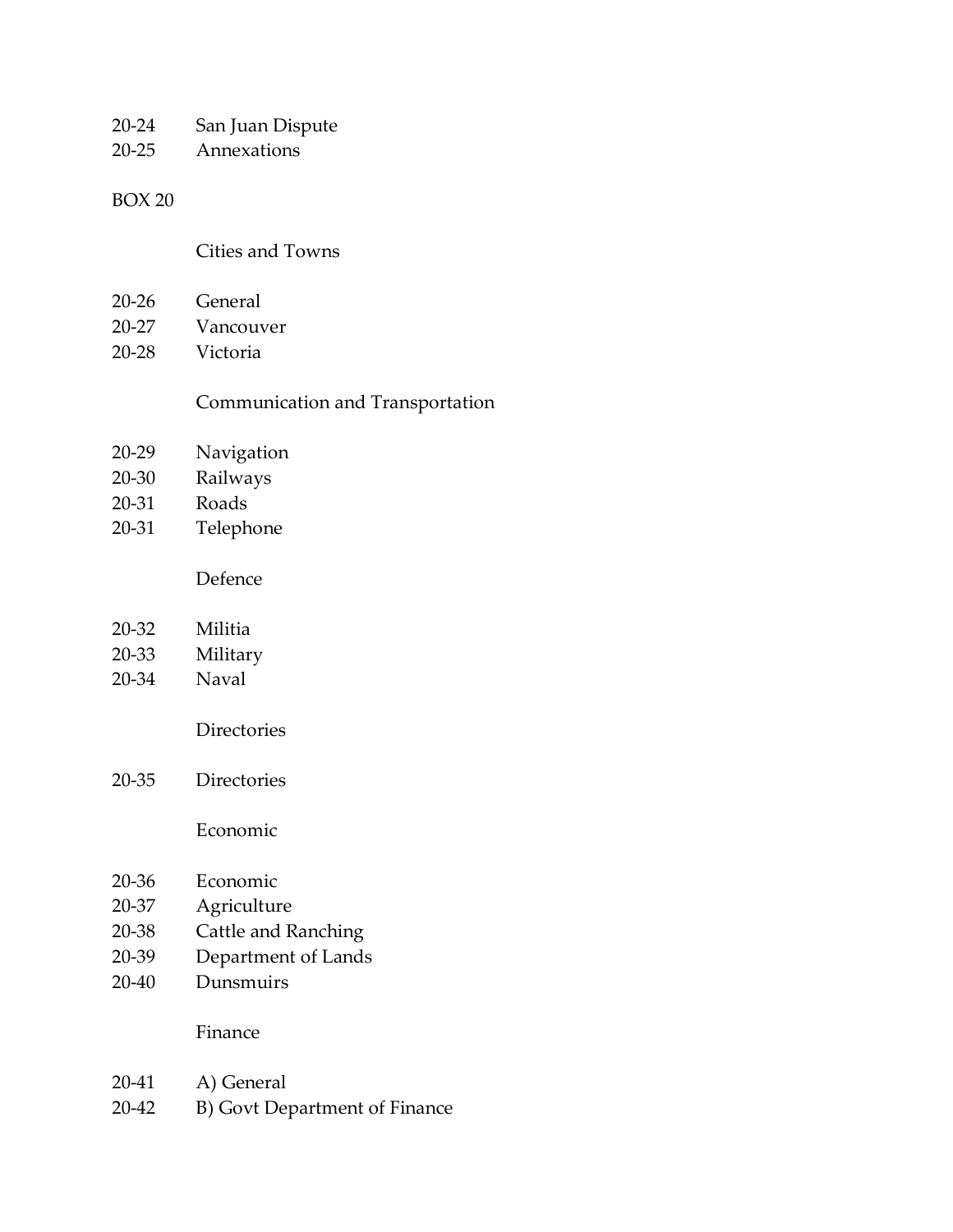| 20-43         | C) Banks                                |
|---------------|-----------------------------------------|
|               | <b>Fisheries</b>                        |
| 20-44         | Fisheries                               |
|               | Industry                                |
| 20-45         | Industry                                |
| 20-46         | <b>B.C.</b> Electric                    |
| 20-27         | <b>Water Power and Power Commission</b> |
| 20-28         | <b>Land Companies</b>                   |
| 20-29         | Lumbering                               |
|               | Mining                                  |
| 20-30         | General                                 |
| 20-31         | Gold Rush                               |
| 20-32         | <b>B.C. Department of Mines</b>         |
|               | <b>Trade and Commerce</b>               |
| 20-33         | <b>Trade and Commerce</b>               |
| 20-34         | <b>Board of Trade</b>                   |
| $20 - 35$     | Shipping                                |
|               | Resources                               |
| 20-36         | Resources                               |
| 20-37         | <b>Tariff and Customs</b>               |
| 20-38         | Exploration                             |
| <b>BOX 21</b> |                                         |
|               | Fur Trade                               |
| $21-1$        | Maritime Fur Trade                      |
| $21-2$        | North West Company                      |
| $21-3$        | Hudson's Bay Company                    |
|               |                                         |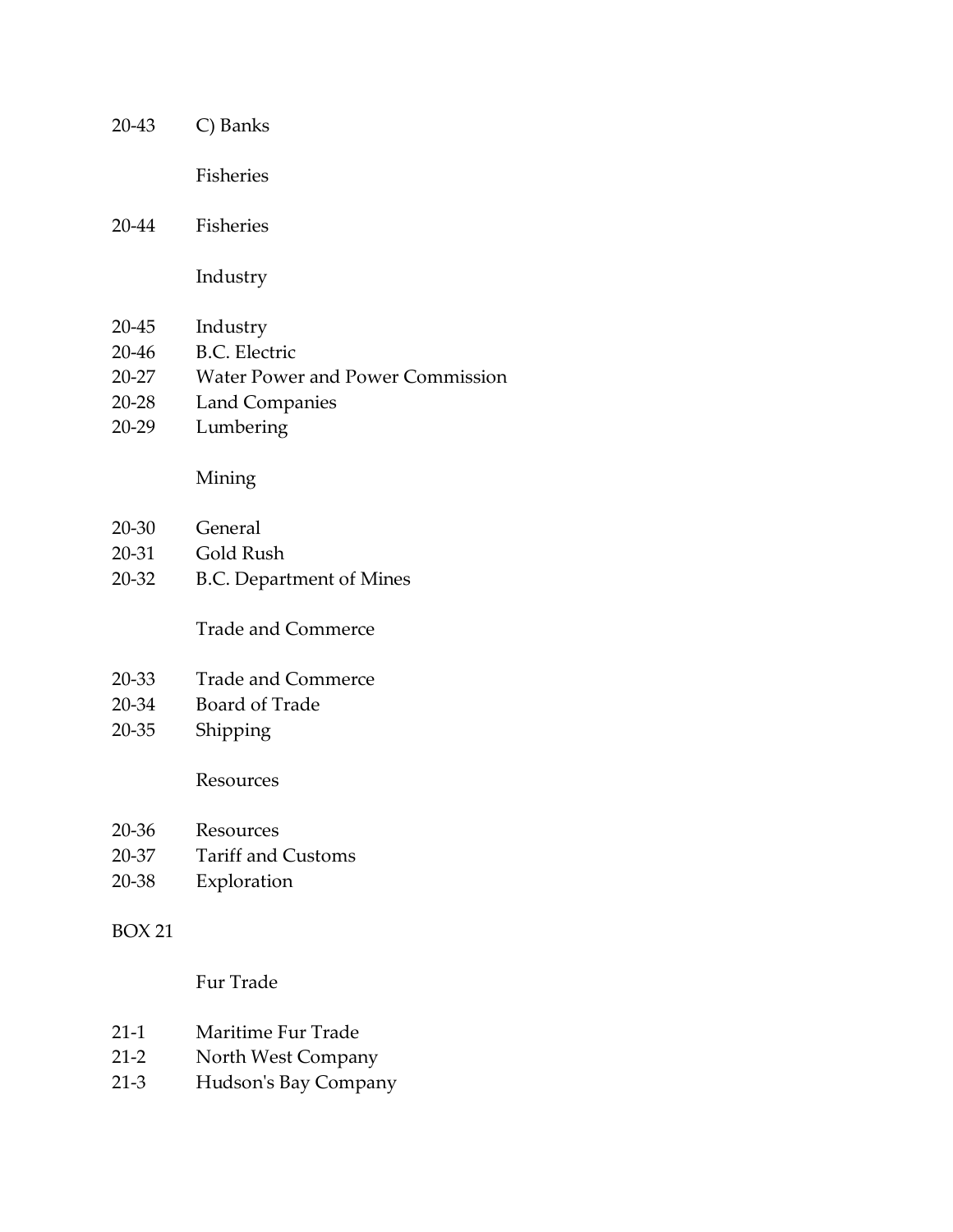# General History

| $21 - 4$                             | <b>General History</b>                                              |  |
|--------------------------------------|---------------------------------------------------------------------|--|
|                                      | <b>Handbooks and Gazetteers</b>                                     |  |
| $21 - 5$                             | <b>Handbooks and Gazetteers</b>                                     |  |
|                                      | Labour                                                              |  |
| $21-6$                               | Labour                                                              |  |
|                                      | Law                                                                 |  |
| $21 - 7$                             | Law                                                                 |  |
| $21-8$<br>$21-9$<br>$21-10$<br>21-11 | Attorney-General<br>Police<br>Supreme Court<br>Vice Admiralty Court |  |
| $21-12$                              | Maps and Illustrations<br>Maps and Illustrations                    |  |
|                                      | Monographs                                                          |  |
| $21-13$                              | Monographs                                                          |  |
|                                      | Newspapers, Magazines, Etc.                                         |  |
| 21-14                                | Newspapers, Magazines, Etc.                                         |  |
|                                      | <b>Personal Papers</b>                                              |  |
| 21-15<br>$21-16$                     | Colonial Period<br>1871-                                            |  |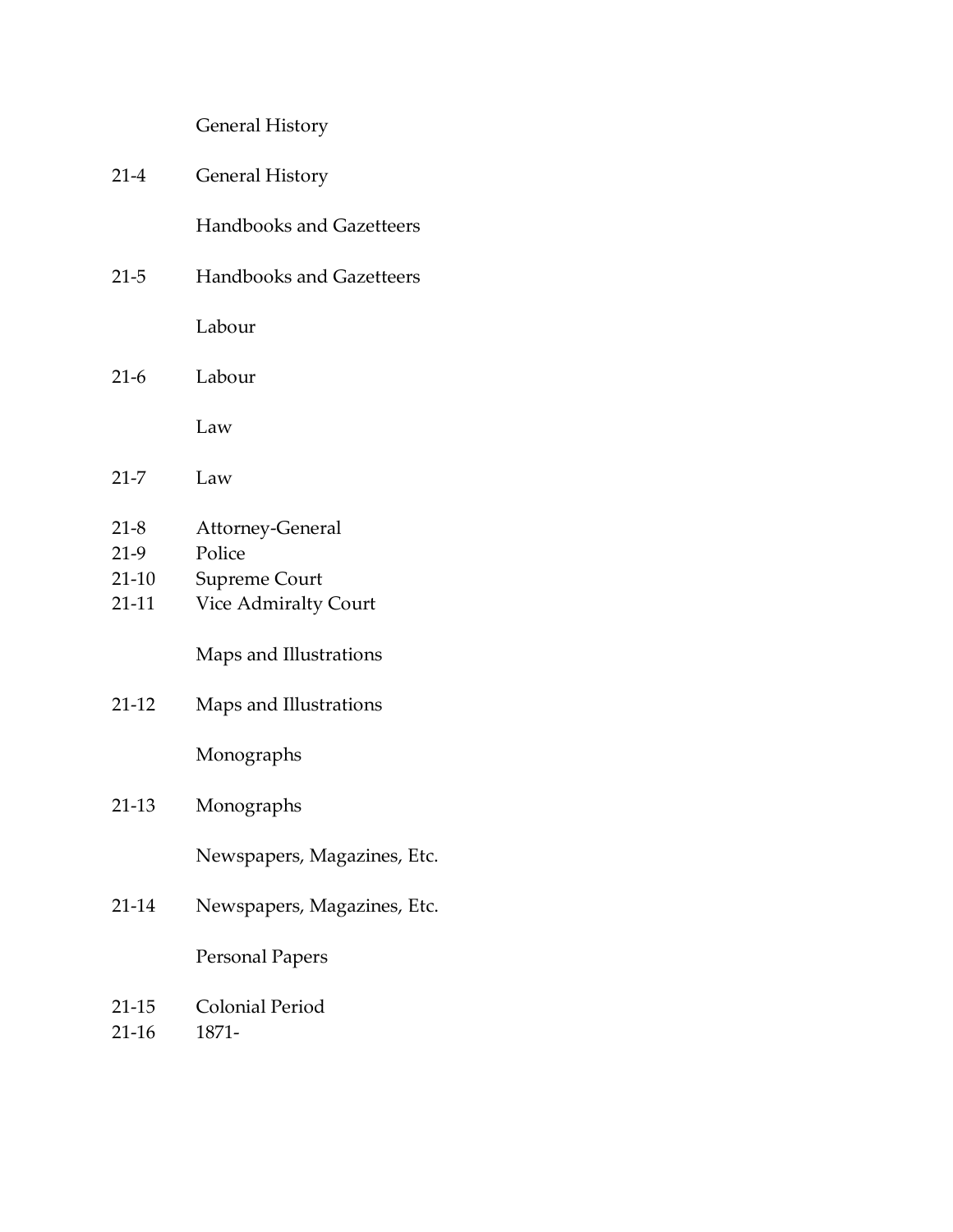#### Political and Constitutional

- 21-17 Colonial Government
- 21-18 Dominion Provincial Relations
- 21-19 Confederation
- 21-20 Crease Papers
- 21-21 Government 1871-
- 21-22 Premier's Office/ Official Correspondence
- 21-23 Premiers
- 21-24 Government 1871-

Social

- 21-25 Social
- 21-26 Colonization
- 21-27 Doukhobors
- 21-28 Hospitals, School, Etc.
- 21-29 Indians
- 21-30 Religious, Missionary and Church History
- 21-31 Societies, Clubs, Etc.
- 21-32 Women
- 21-33 Political Parties
- 21-34 [Index to Newspaper and Magazine Articles]
- 21-35 1900-1906 Legislative

### <span id="page-34-0"></span>BOX 22

### CORRESPONDENCE (cont.) -- Incoming from Mother to MO

- 22-1 1935-1938
- 22-2 1939-1946
- 22-3 1959-1972
- 22-4 1960s [Note from Catherine Marcellus "many references to UBC History Dept. crisis"]
- 22-5 n.d.
- 22-6 n.d.
- 22-7 n.d.
- 22-8 n.d.
- 22-9 n.d.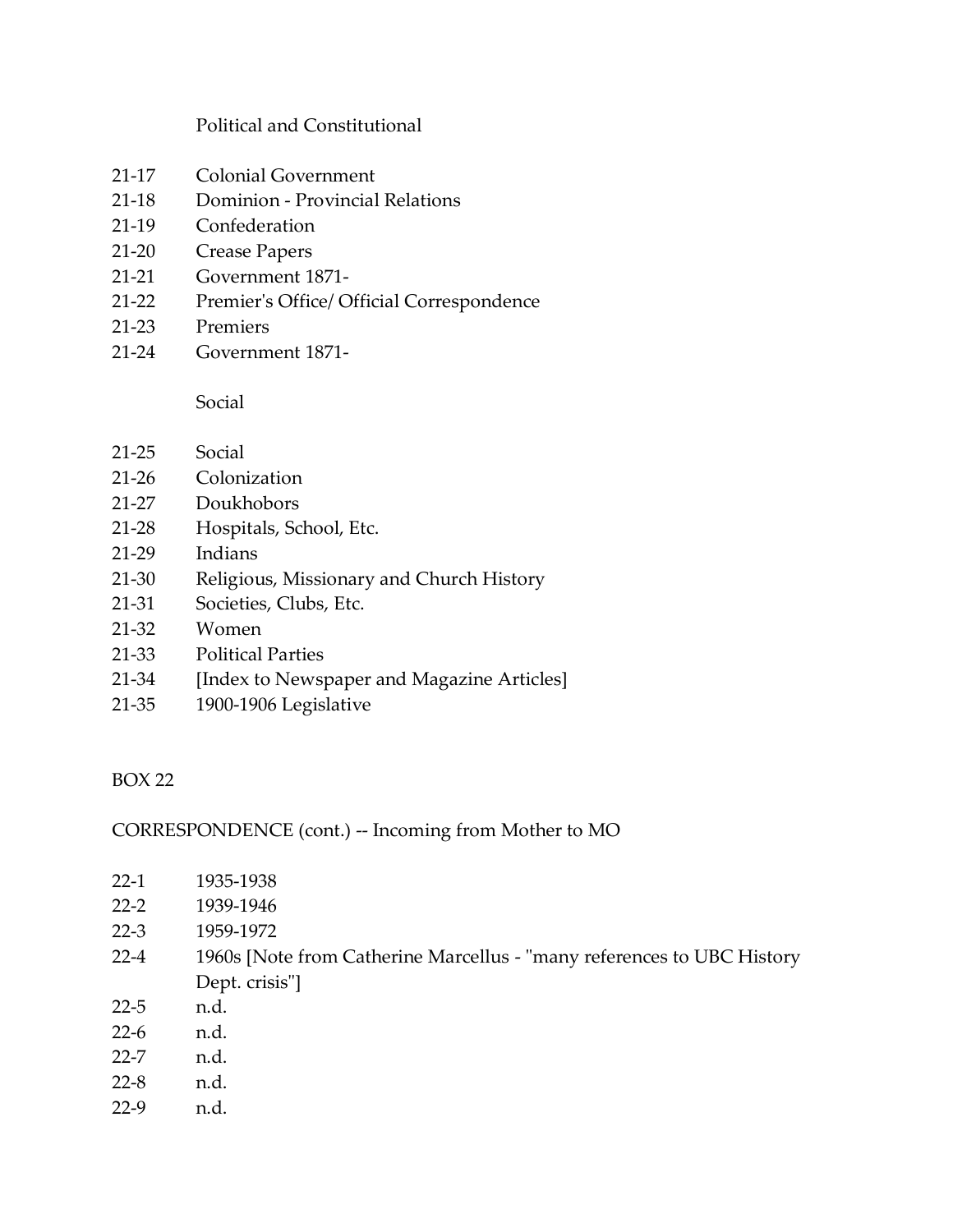| 22-10 | n.d. |
|-------|------|
| 22-11 | n.d. |
|       |      |

| $23-1$ | n.d. |
|--------|------|
| $23-2$ | n.d. |
| 23-3   | n.d. |

#### CORRESPONDENCE - Outgoing from MO to Mother

- 23-4 RE: European trip (May September 1938) [Note: see also photograph album]
- 23-5 1940/41
- 23-6 1950 (trip to France)
- 23-7 n.d.

#### CORRESPONDENCE - Incoming from George and Catherine Ormsby to MO

23-8 1935-1964

### CORRESPONDENCE - Incoming

- 23-9 George Glazebrook (1938-1940)
- 23-10 Rena MacArthur (1938, 1955, 1969)
- 23-11 Various re: father' death (1967)
- 23-12 Various re: mother's death (1973)
- 23-13 Various (1938-1992)
- 23-14 Various (n.d.)

### CORRESPONDENCE - Miscellaneous

- 23-15 Correspondence to Margaret (Mother) Ormsby from various (1935-1969)
- 23-16 Letter to Catherine Ormsby from Dot (n.d.)
- 23-17 Correspondence with Irish relatives (1930s)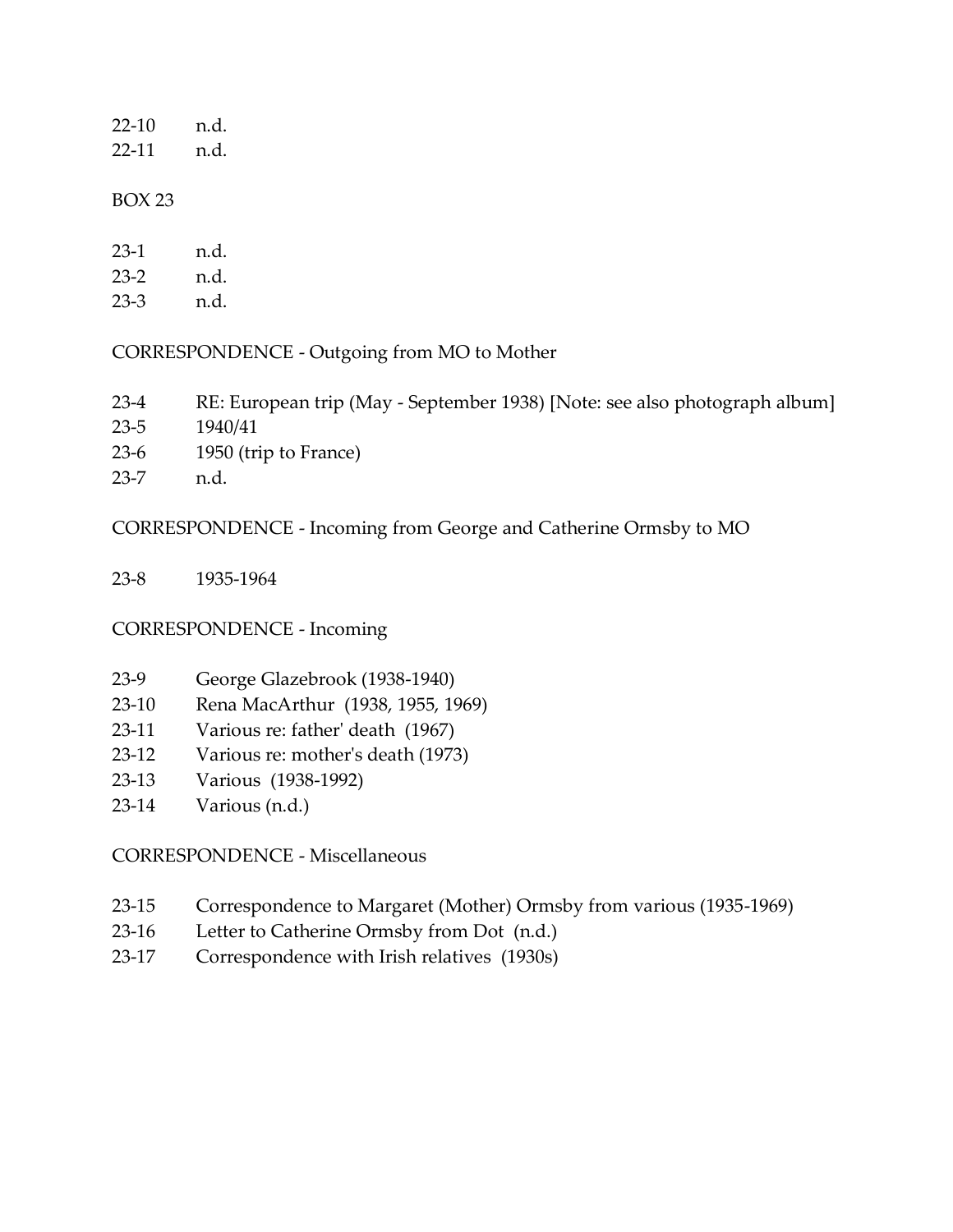#### <span id="page-36-0"></span>MISCELLANEOUS BIOGRAPHICAL INFORMATION SERIES

- 24-1 UBC Transcript (1930)
- 24-2 Biographical Information Clippings
- 24-3 University of Victoria Honorary Degree Convocation Program (1976)
- 24-4 Order of Canada Award Program, printed material, clippings
- 24-5 Order of BC printed material (1991)
- 24-6 Clippings Coldstream
- 24-7 Clippings Misc.
- 24-8 MO's Death Obituaries and printed material [collected by Catherine Marcellus]
- 24-9 MO's Death Letters of condolence to Catherine Marcellus (1996)

#### <span id="page-36-1"></span>PHOTOGRAPH SERIES

- 24-10 Album of photographs from European trip (1938)- 298 photographs and miscellaneous printed material including maps, brochures and other memorabilia
- 42.1/1sp Margaret Ormsby and brother Hugh as children (ca. 1914)
- 42.1/2sp Margaret Ormsby (ca. 1915)
- 42.1/3sp Margaret Ormsby, brother Hugh and mother Margaret (ca. 1916)
- 42.1.4sp Margaret Ormsby and friend Betty Whiteside at New Westminster (ca. 1918)
- 42.1/5sp Margaret Ormsby (n.d.)
- 42.1/6sp Margaret Ormsby in class photograph [MO in front centre with ringlets] (n.d.)
- 42.1/7p Margaret Ormsby and other girls in Vernon Queen of the May pageant (1921) - Three views
- 42.1/8p Margaret Ormsby and high school friends [MO in stripped skirt] (n.d.)
- 42.1/9sp Margaret Ormsby and friends in Vernon (n.d.)
- 42.1/10sp Margaret Ormsby outside the Library at UBC (n.d.) four views
- 42.1/11sp Margaret Ormsby and friends (n.d.)
- 42.1/12sp Margart Ormsby and friends at UBC (n.d.)
- 42.1/13sn Margaret Ormsby [at M.A, grad?] (1931) Two views
- 42.1/14p Margaret Ormsby Portrait (193-)
- 42.1/15p Pencil Sketch of Margaret Ormsby (1936)
- 42.1/16sp Margaret Ormsby and Joyce Hallamore in Munich (1938)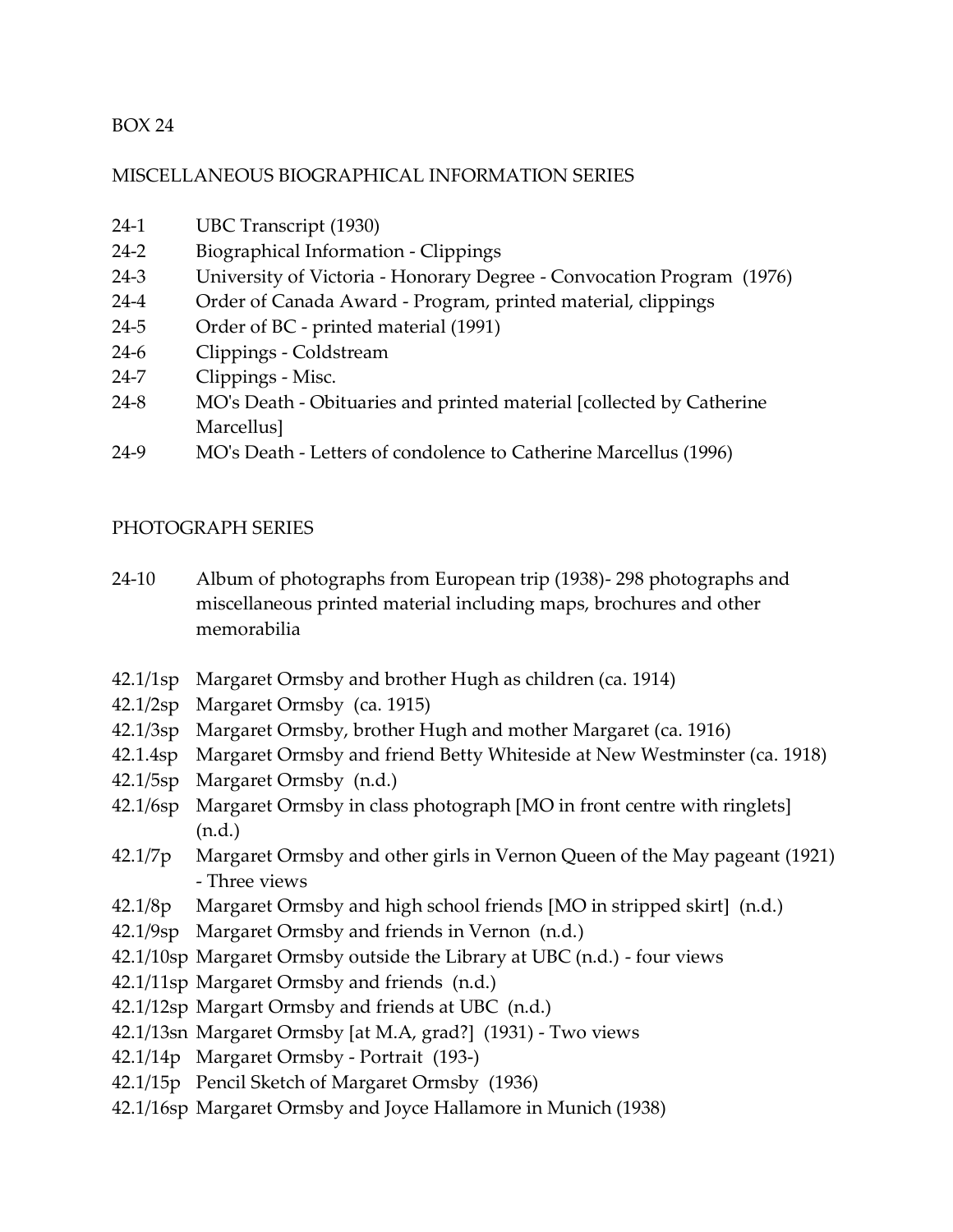- 42.1/17sp Margaret Ormsby at St. Mark's (1938)
- 42.1/18sn Margaret Ormsby and nephew (1950) four slides
- 42.1/19p Margaret Ormsby portrait (n.d.)
- 42.1/20sp Margaret Ormsby and group (1960)
- 42.1/21sp Margaret Ormsby (n.d.)
- 42.1/22sp Margaret Ormsby (n.d.)
- 42.1/23p Margaret Ormsby at Christmas (1989) 2 views (1) with Santa Claus and (2) with niece Elizabeth Marcellus
- 42.1/24p Margaret Ormsby following Order of Canada ceremony (1996)
- 42.1/25p Margaret Ormsby and family during Order of Canada trip to Ottawa (1996) 2 views (1) Catherine Marcellus, Chris and Rob Ormsby and George Ormsby; (2) MO and Rob Ormsby
- 42.1/26p Album Page
	- 1. MO at MA graduation (1931) neg. available
	- 2. MO and three other women on golf course (n.d.) neg. available
	- 3. MO playing golf (n.d.) neg. available
	- 4. MO and sister Catherine at beach (n.d.)
	- 5. Family photo MO, mother Margaret, sister Catherine and father George
	- (n.d.)
	- 6. MO (n.d.)
	- 7. Catherine Ormsby and (cousin?) Joan (n.d.)
	- 8. Hugh Ormsby (n.d.)
	- 9. MO (n.d.)
- 42.1/27 Album Page
	- 1. Group in front of UBC Library (ca. 1929)
	- 2, 3 MO with three other women in front of Library (ca.1929)
	- 4. MO and sister Catherine (n.d.)
- 42.1/28 Album Page
	- 1. MO and cousin Jean (n.d.)
	- 2, 3 MO BA Grad. (1929)
	- 4. MO and unidentified woman (n.d.)
	- 5. Unidentified
	- 6. MO in front of UBC Library (n.d.)
	- 7. MO and group of women (n.d.)
- 42.1/29 Album Page 1. MO - BA Grad. (1929)